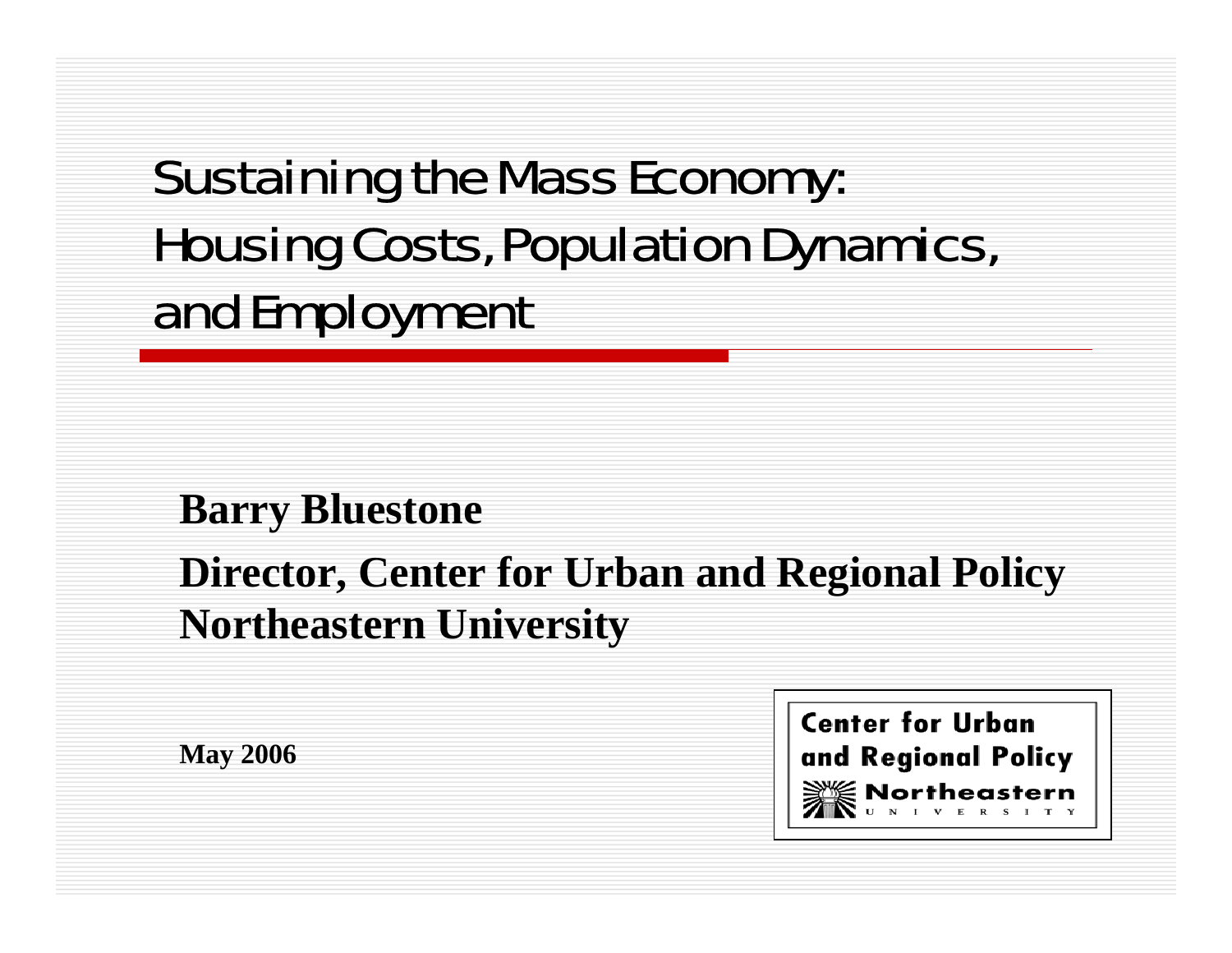# **Key Questions**

- Are the recent discouraging trends in Massachusetts employment and population related to the cost of housing?
- Why should current homeowners in Massachusetts who have enjoyed doubledigit appreciation in the value of their homes support an increase in housing supply?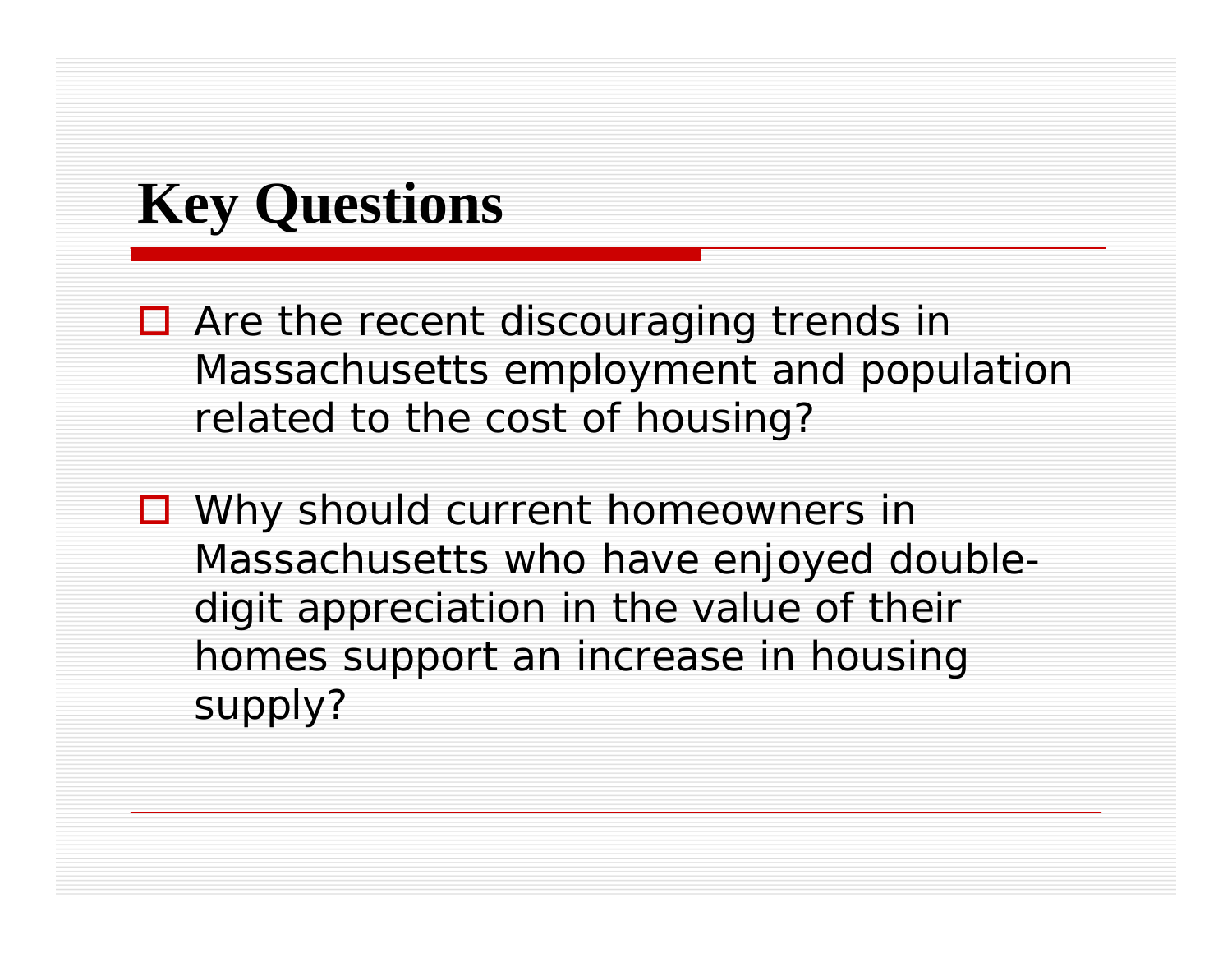## **Presentation Outline**

- **O** Employment Trends
- **Q** Population Dynamics
- **□ Housing Prices**
- □ Cost of Living across U.S. Metro Areas
- **□ Impact of Housing Prices on Employment**
- □ Impact of Housing Prices on Migration
- □ Housing Price/Vacancy Relationship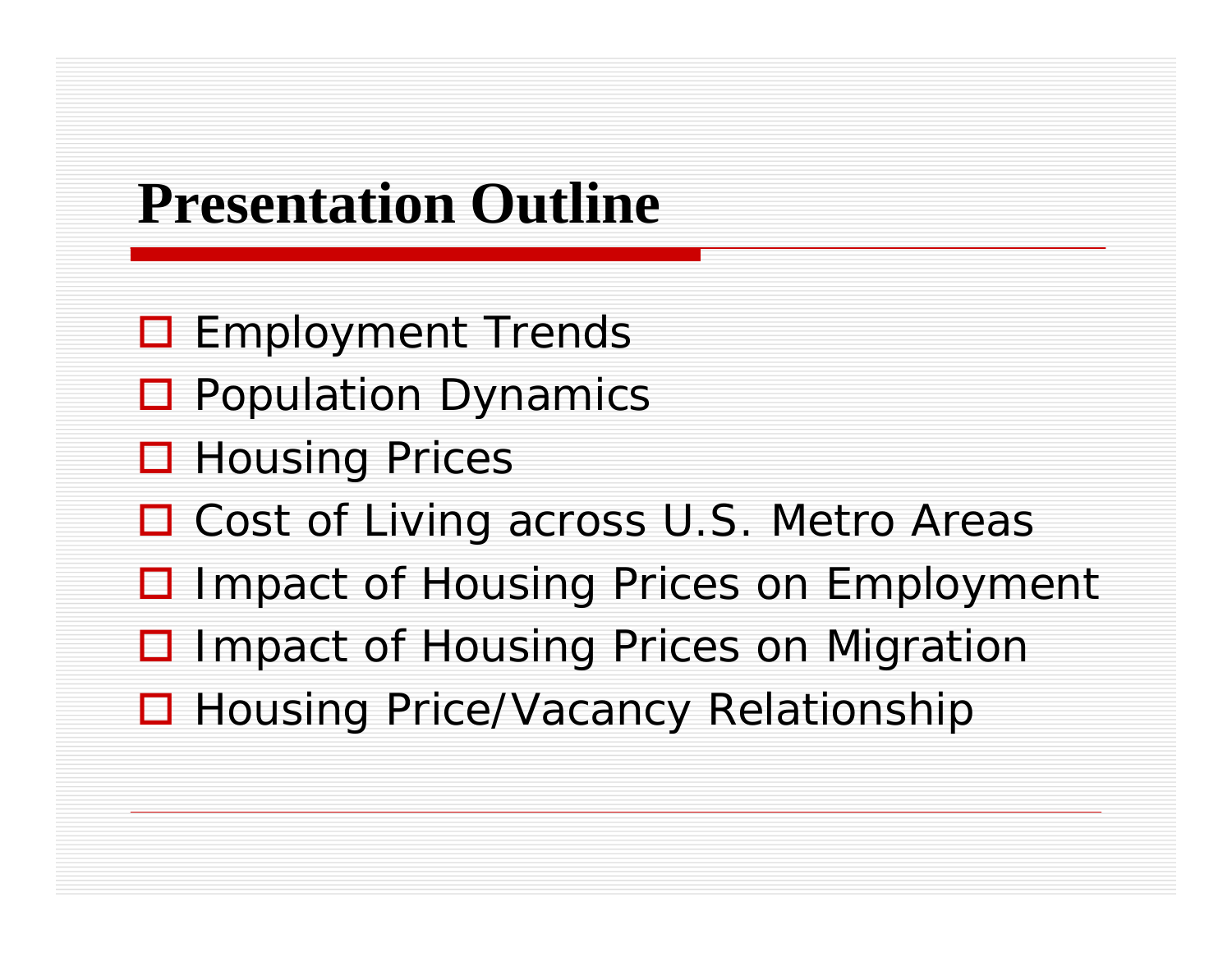## **Employment Trend – U.S.**



U.S. Bureau of Labor Statistics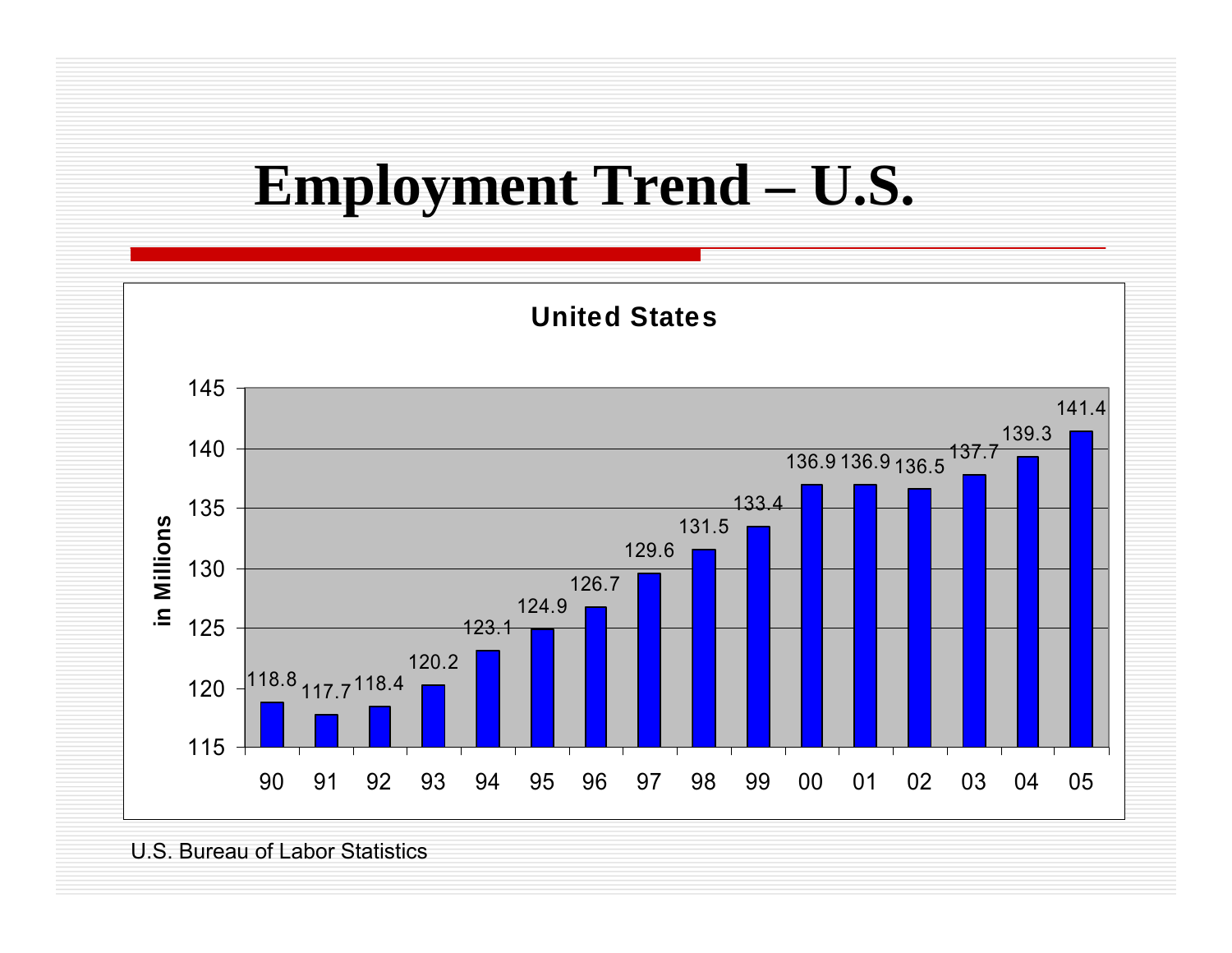# **Employment Trend - Massachusetts**



U.S. Bureau of Labor Statistics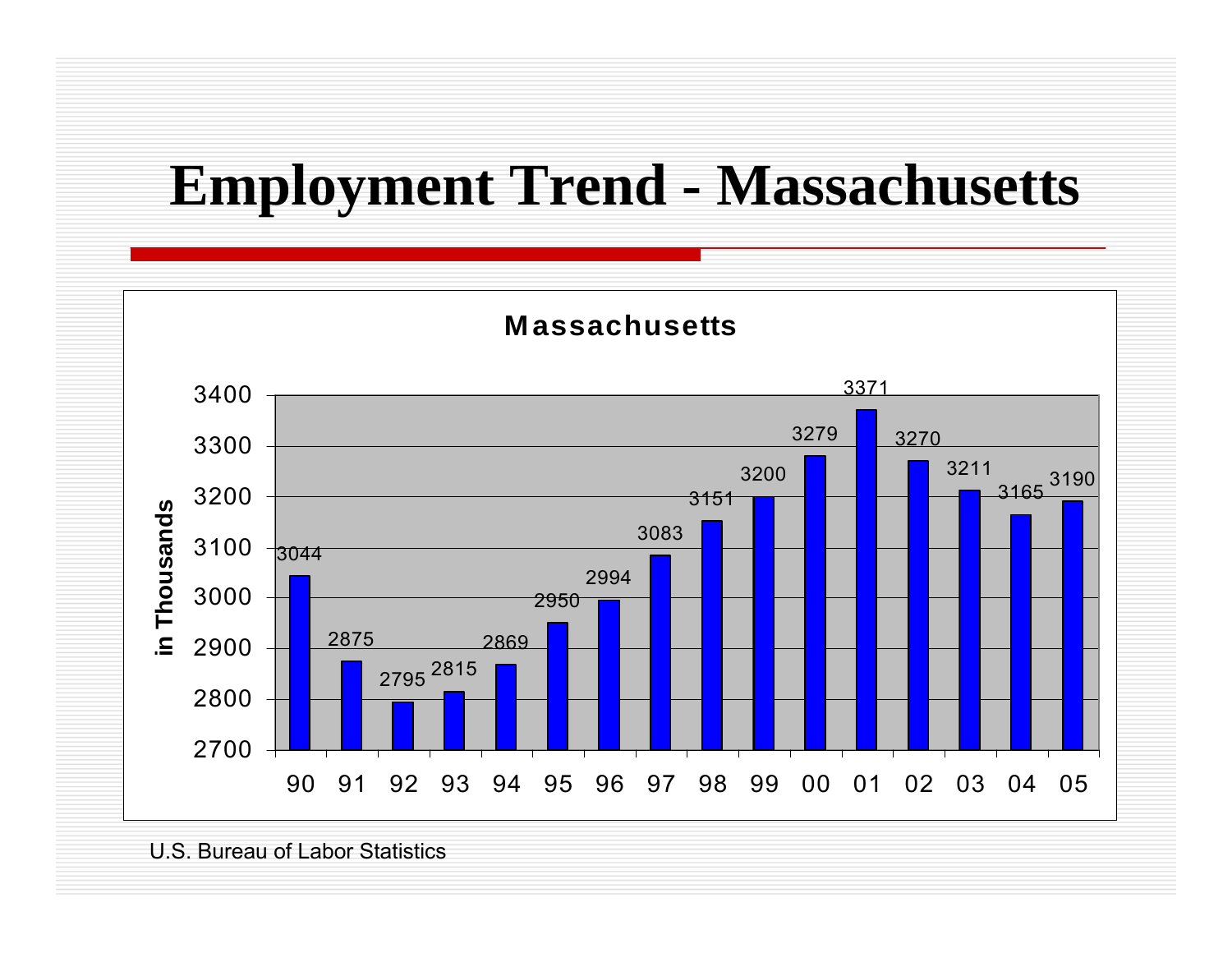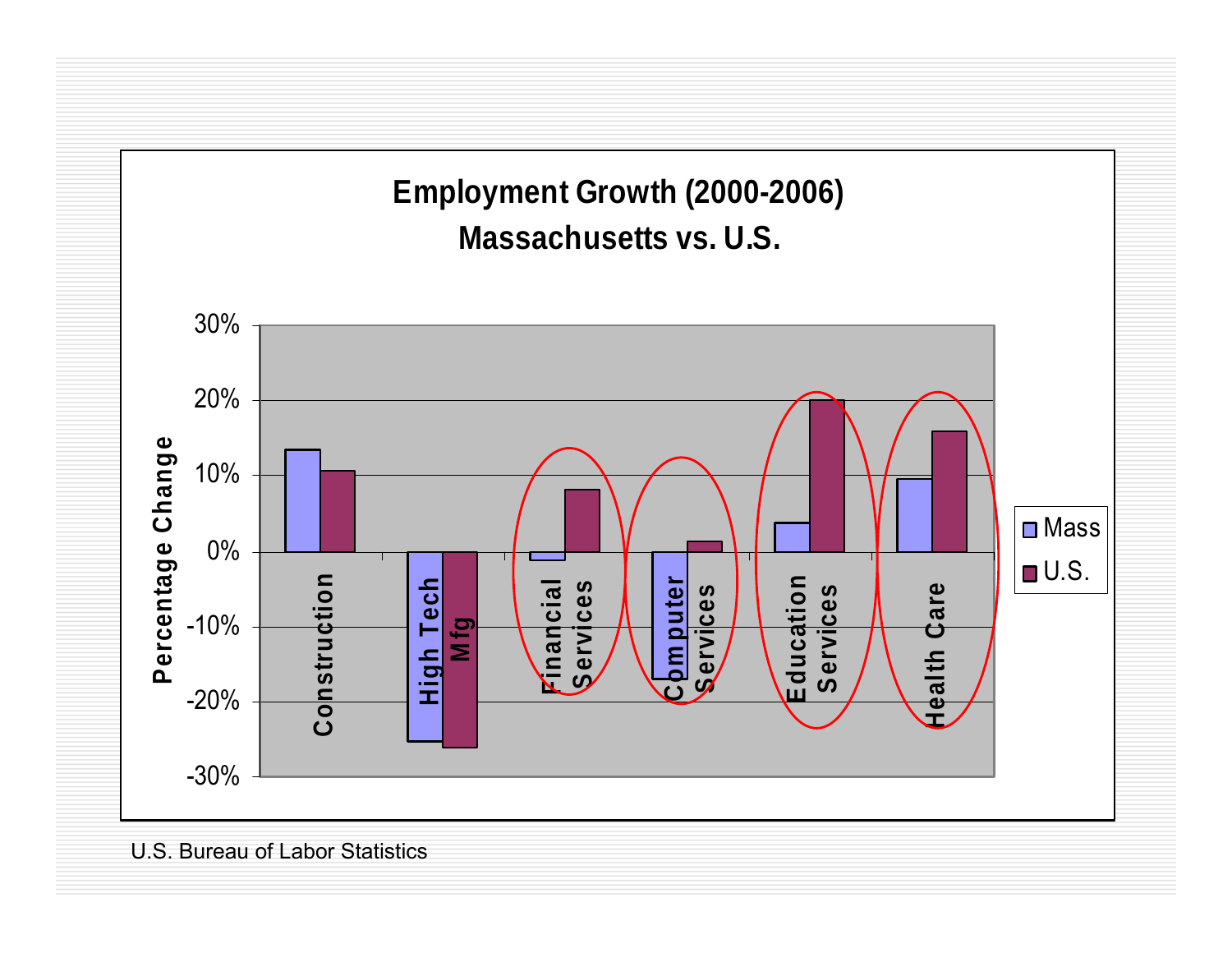

U.S. Bureau of the Census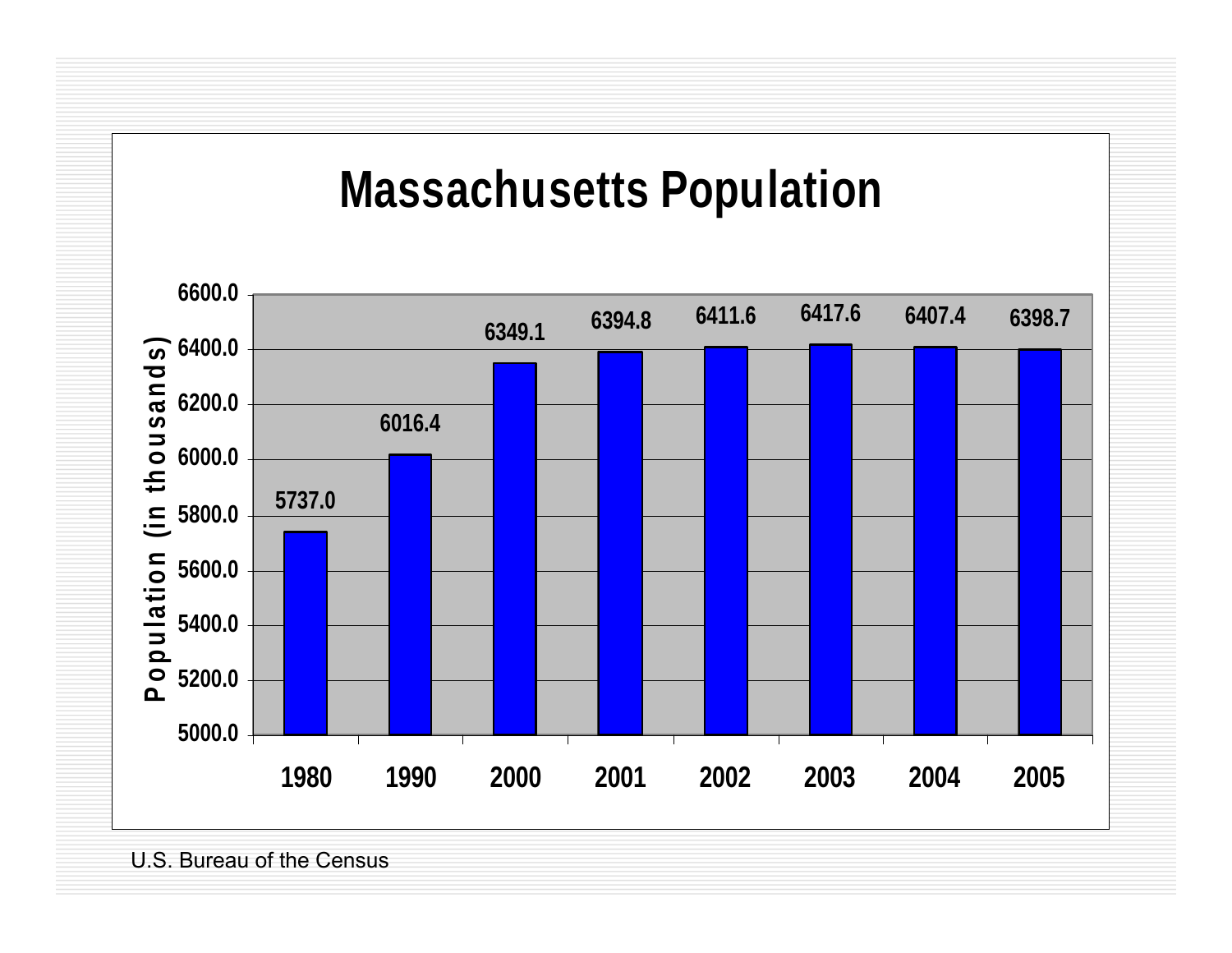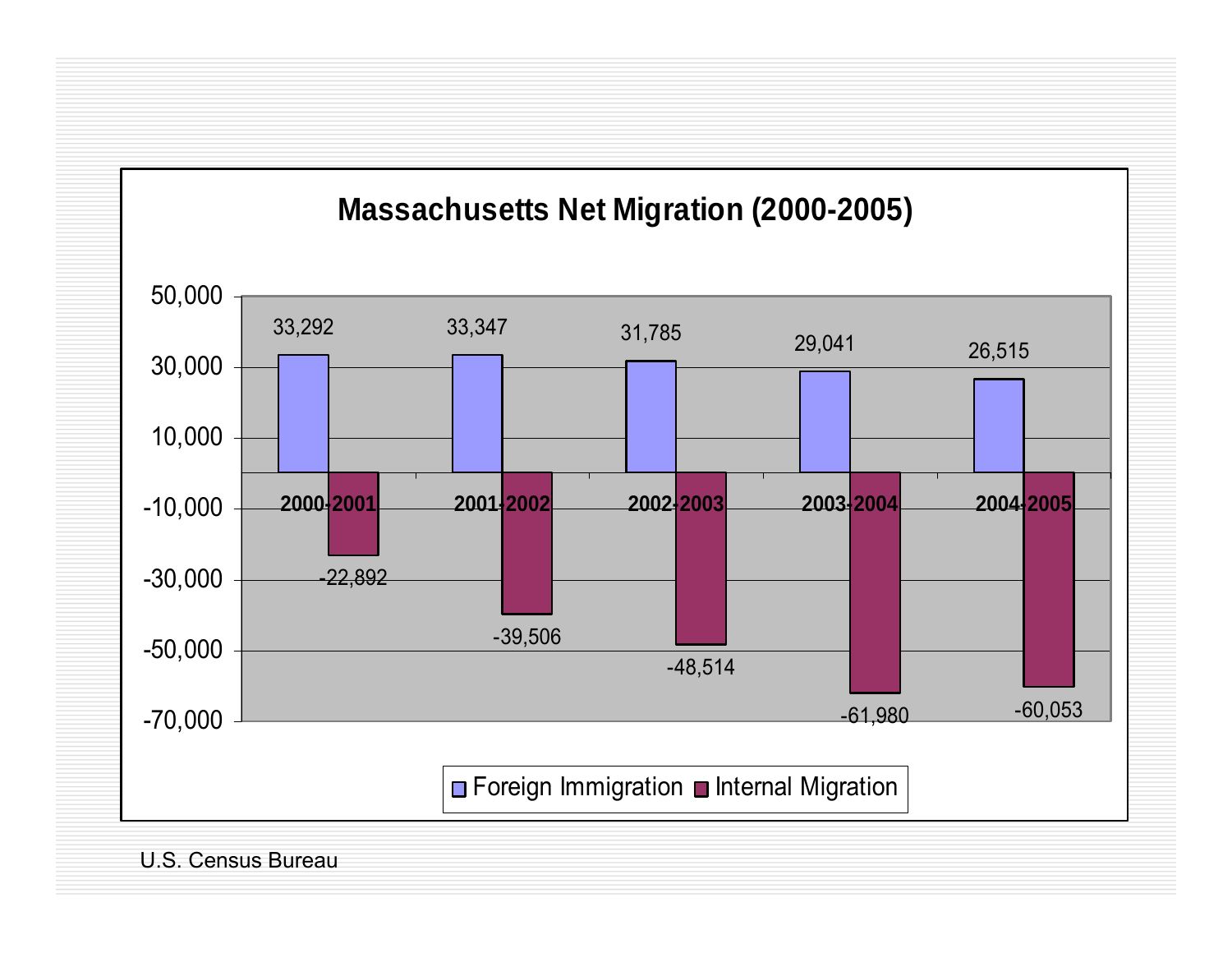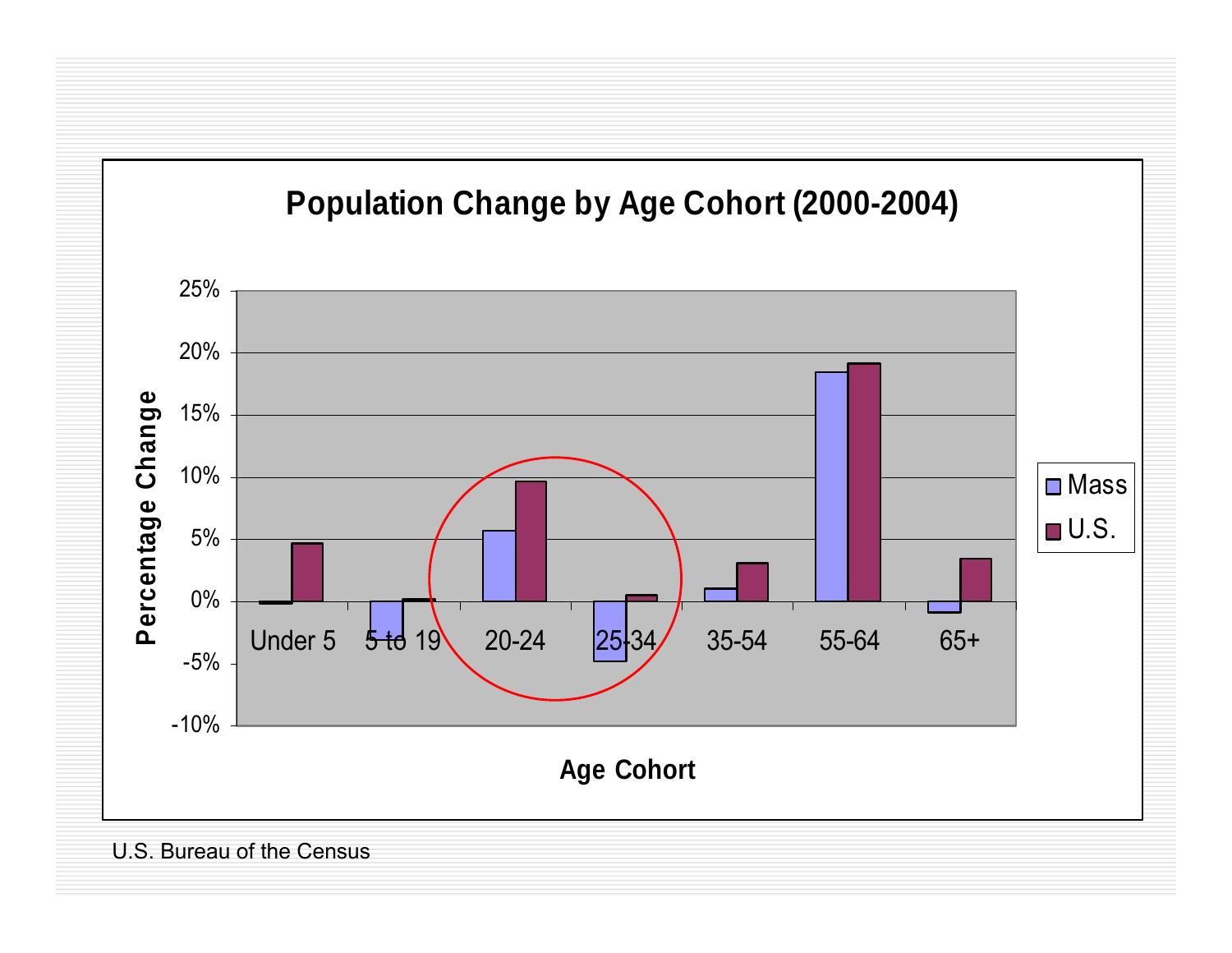

#### U.S. Bureau of the Census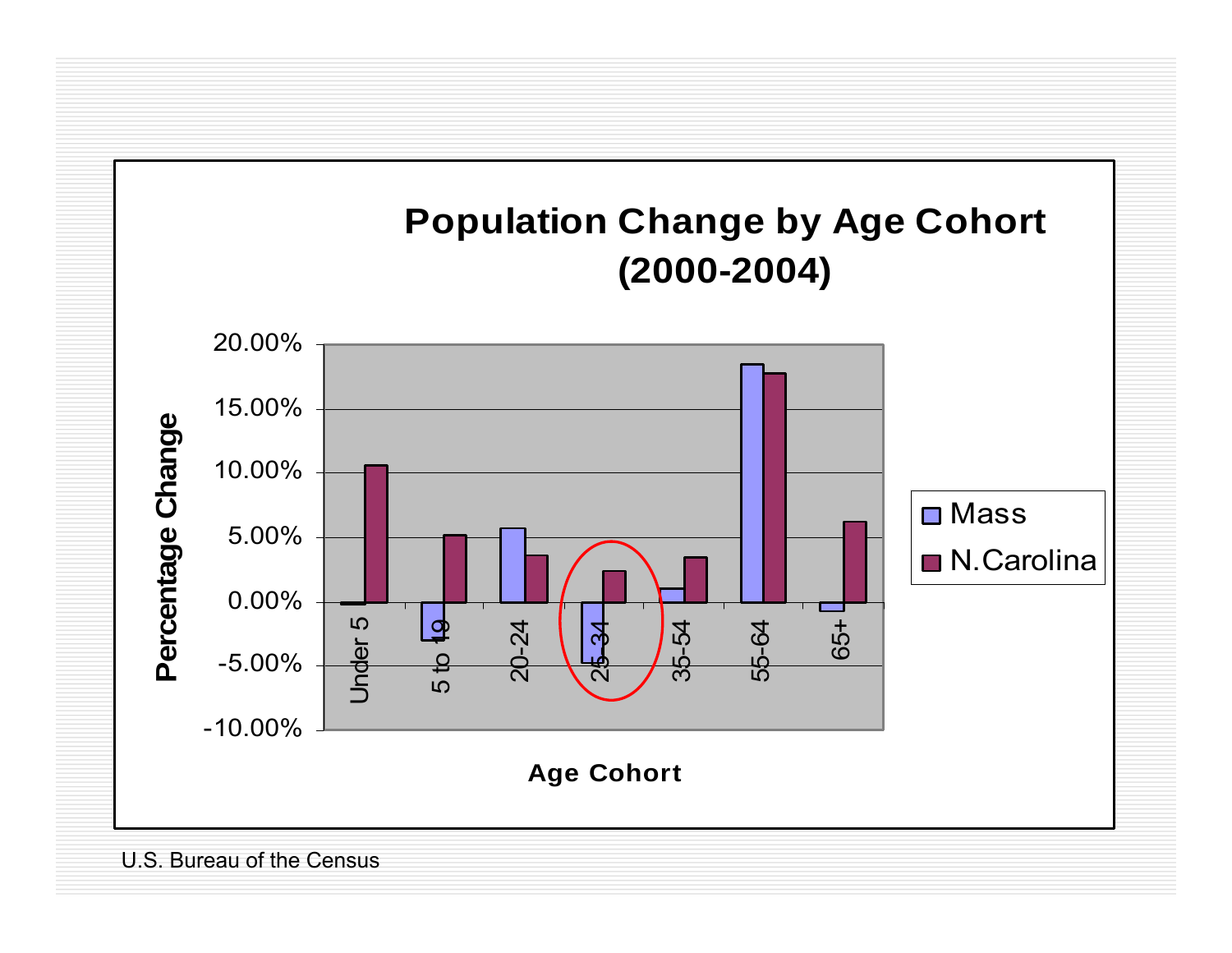# Where did they go?

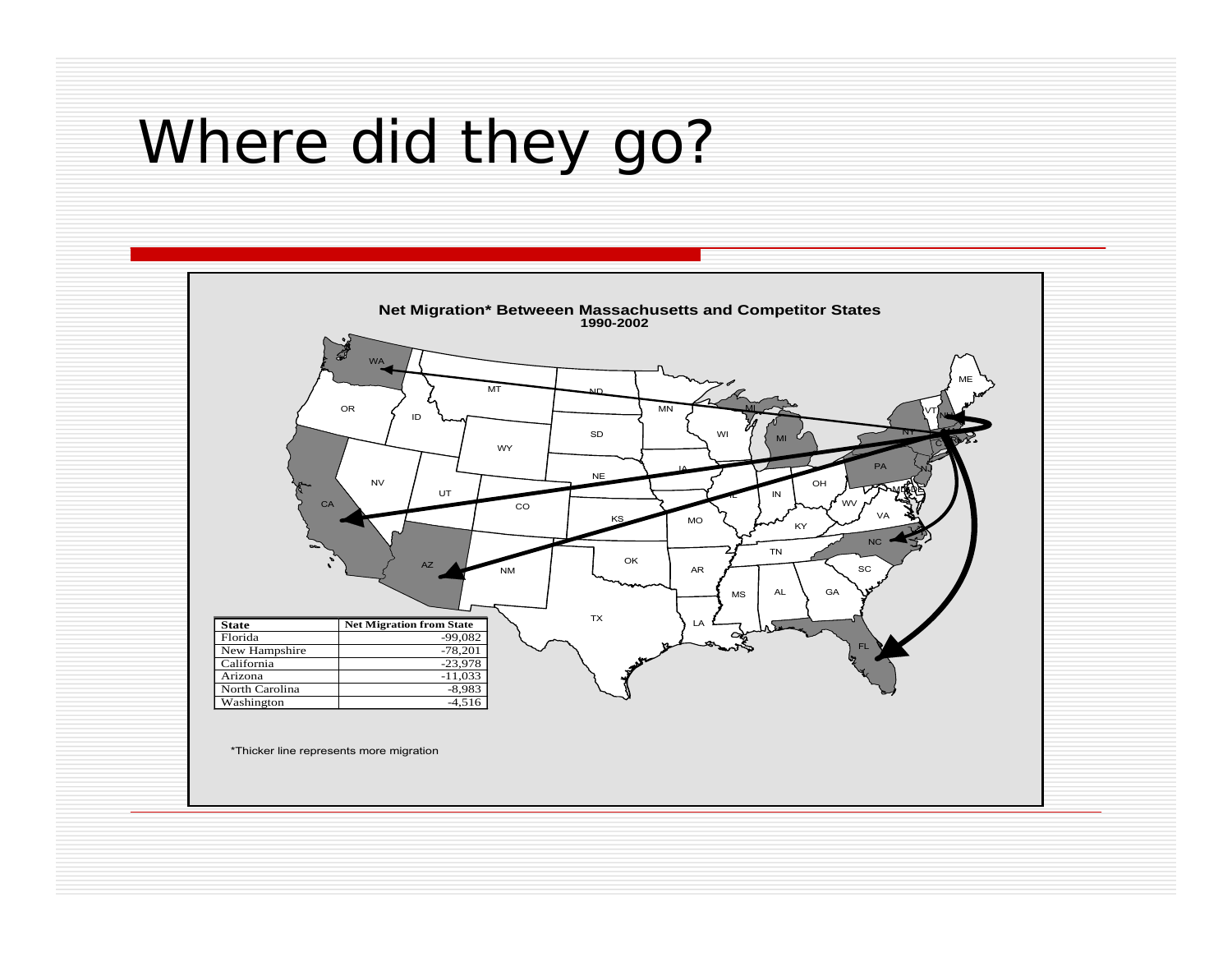### **Greater Boston Median Single Family Home Price 1987-2004**

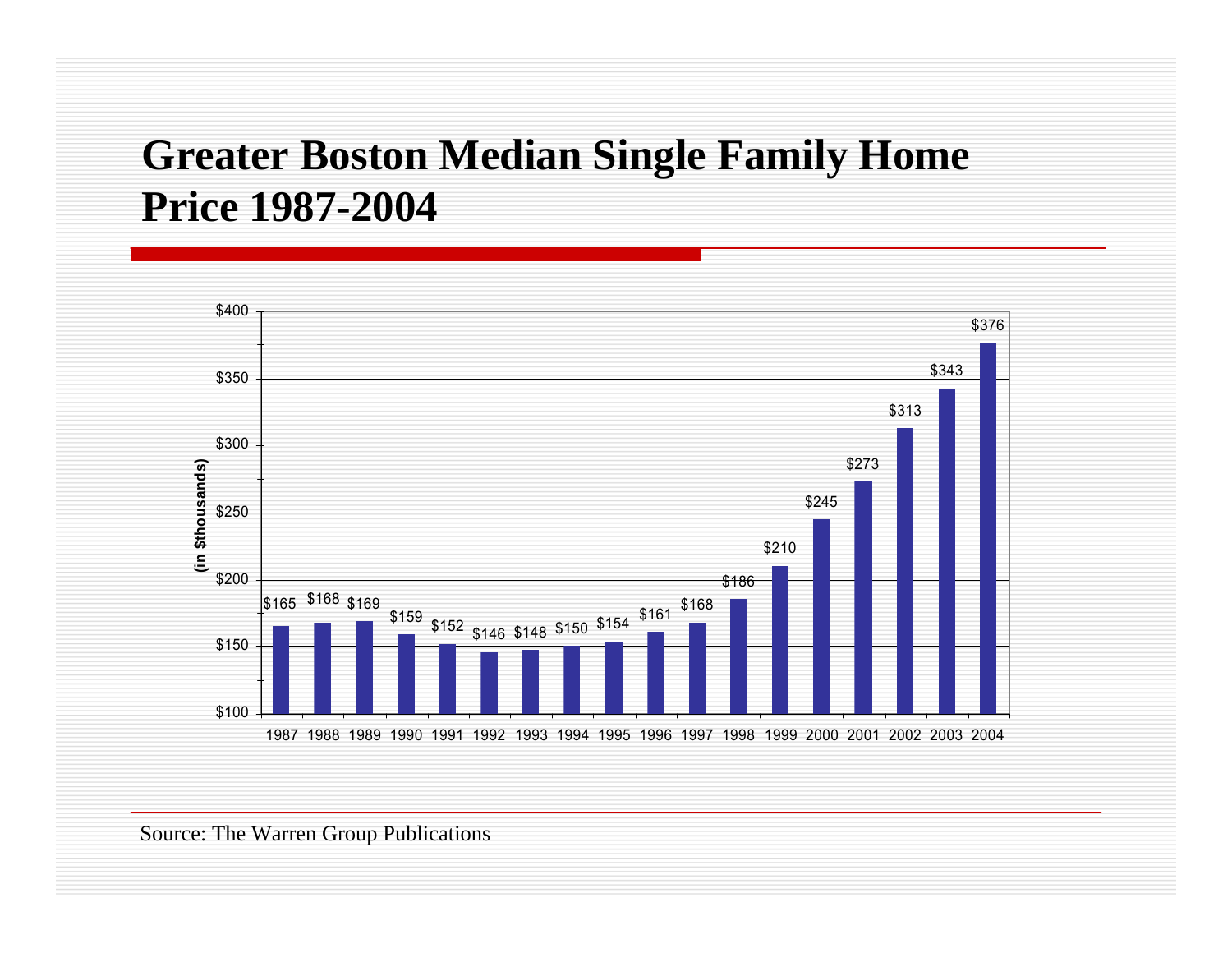### **2005Class A Apartment Rents**



Calculations based on 900 Sq.Ft. Apartment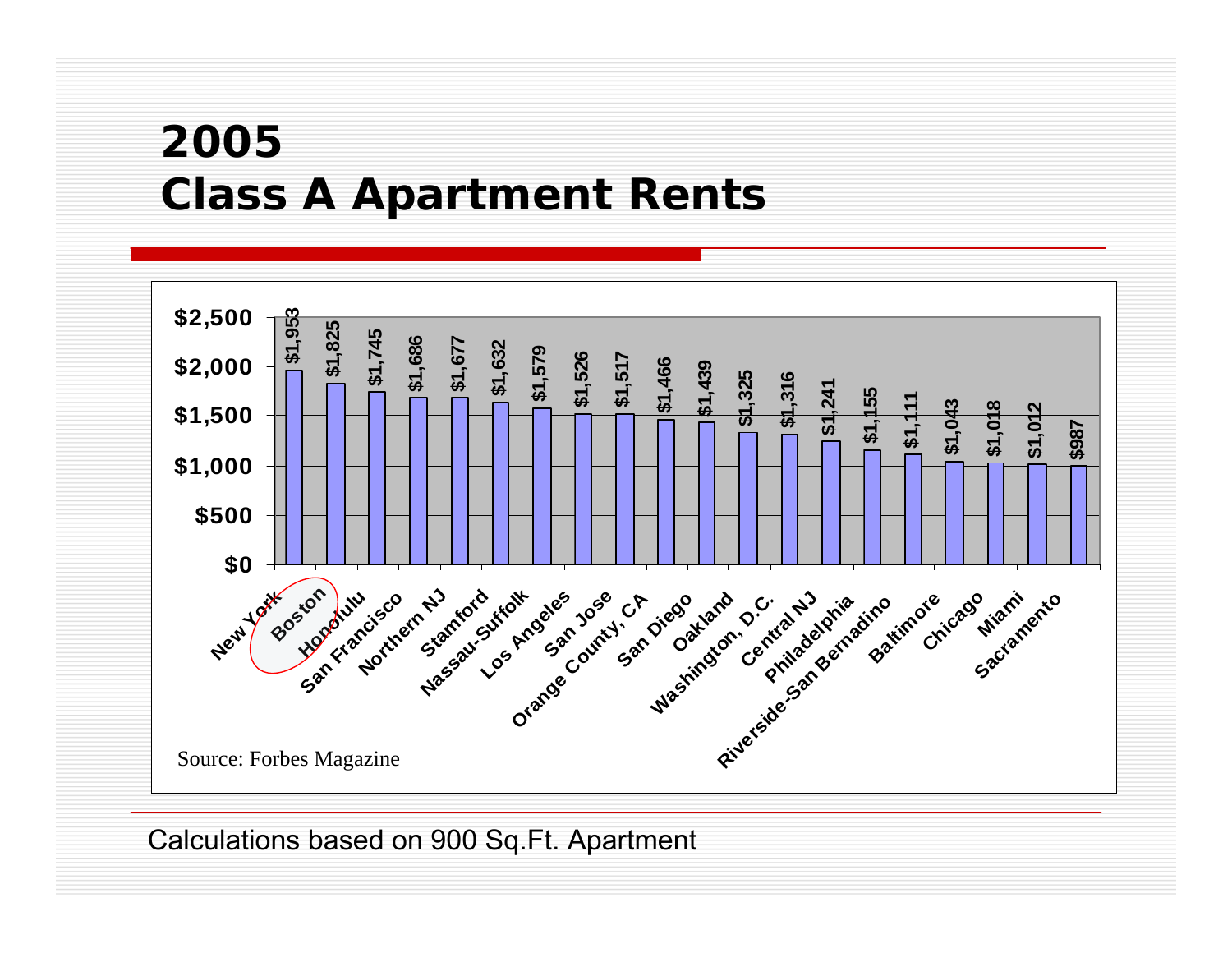

Source: Economic Policy Institute, "Family Budget Calculator, 2005"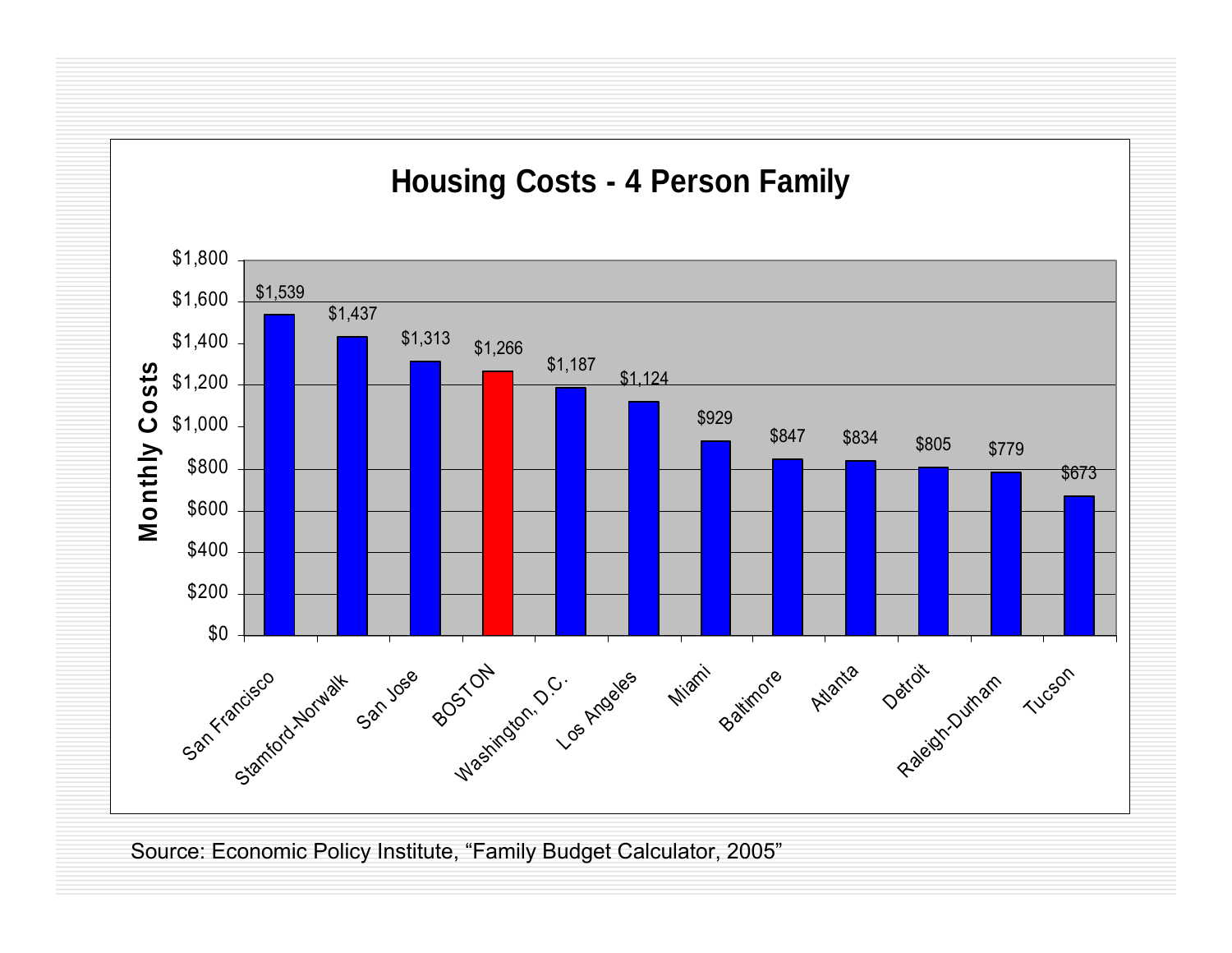### **Annual Cost of Living: 4 Person Household**



Source: Economic Policy Institute, "Family Budget Calculator, 2005"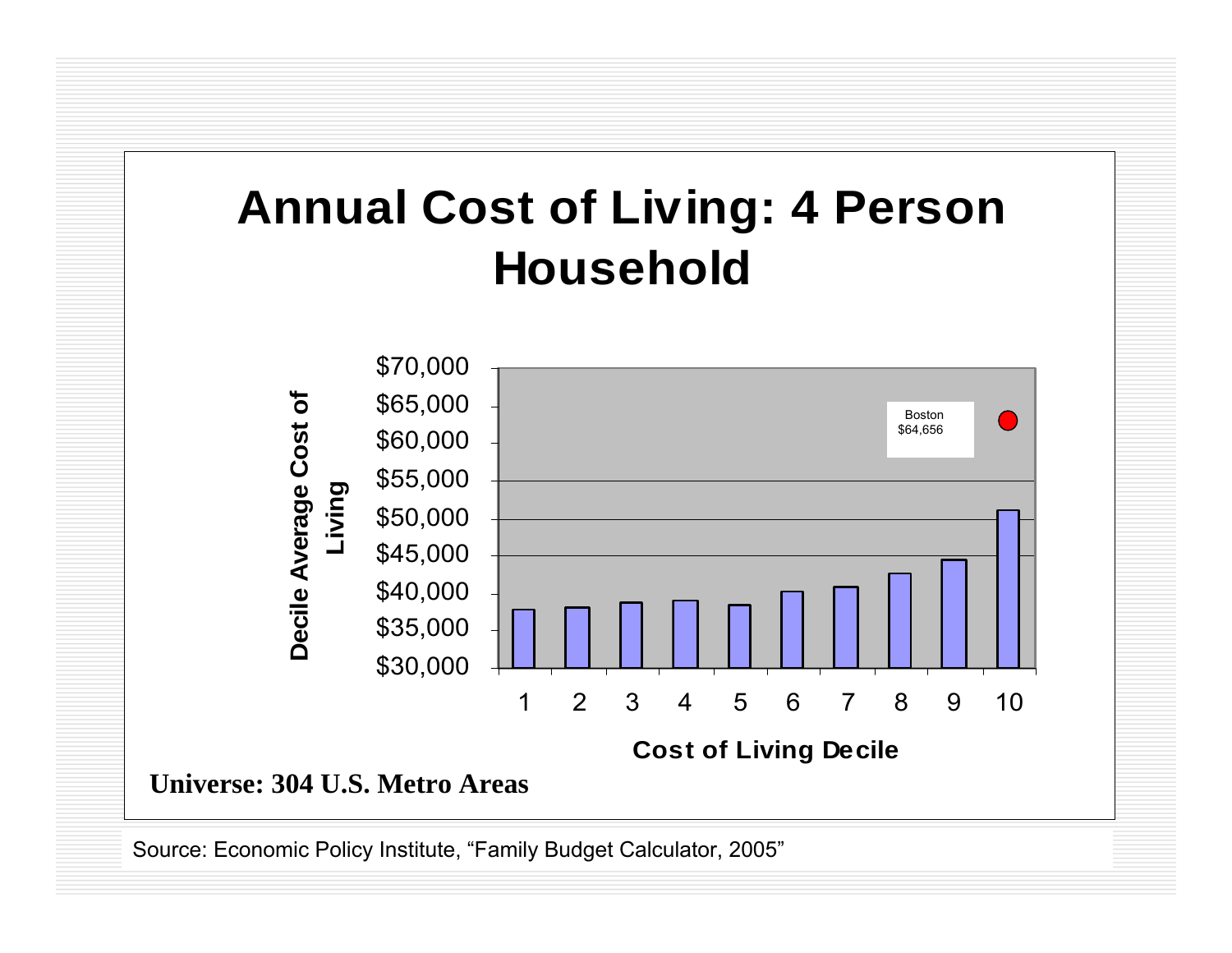## **Boston Family Budget – 4 Persons**

### Among 304 U.S. Metropolitan Areas

- □ Housing Costs: 7<sup>th</sup> Highest MSA
- $\Box$  Child Care: 7<sup>th</sup> Highest MSA
- □ Health Care: 7<sup>th</sup> Highest MSA
- □ Personal Care: 6<sup>th</sup> Highest MSA
- $\Box$  Fed/State Tax: 2<sup>nd</sup> Highest MSA

#### Total Cost: 1<sup>st</sup> Highest MSA

Economic Policy Institute, F amily Budget Calculator, 2005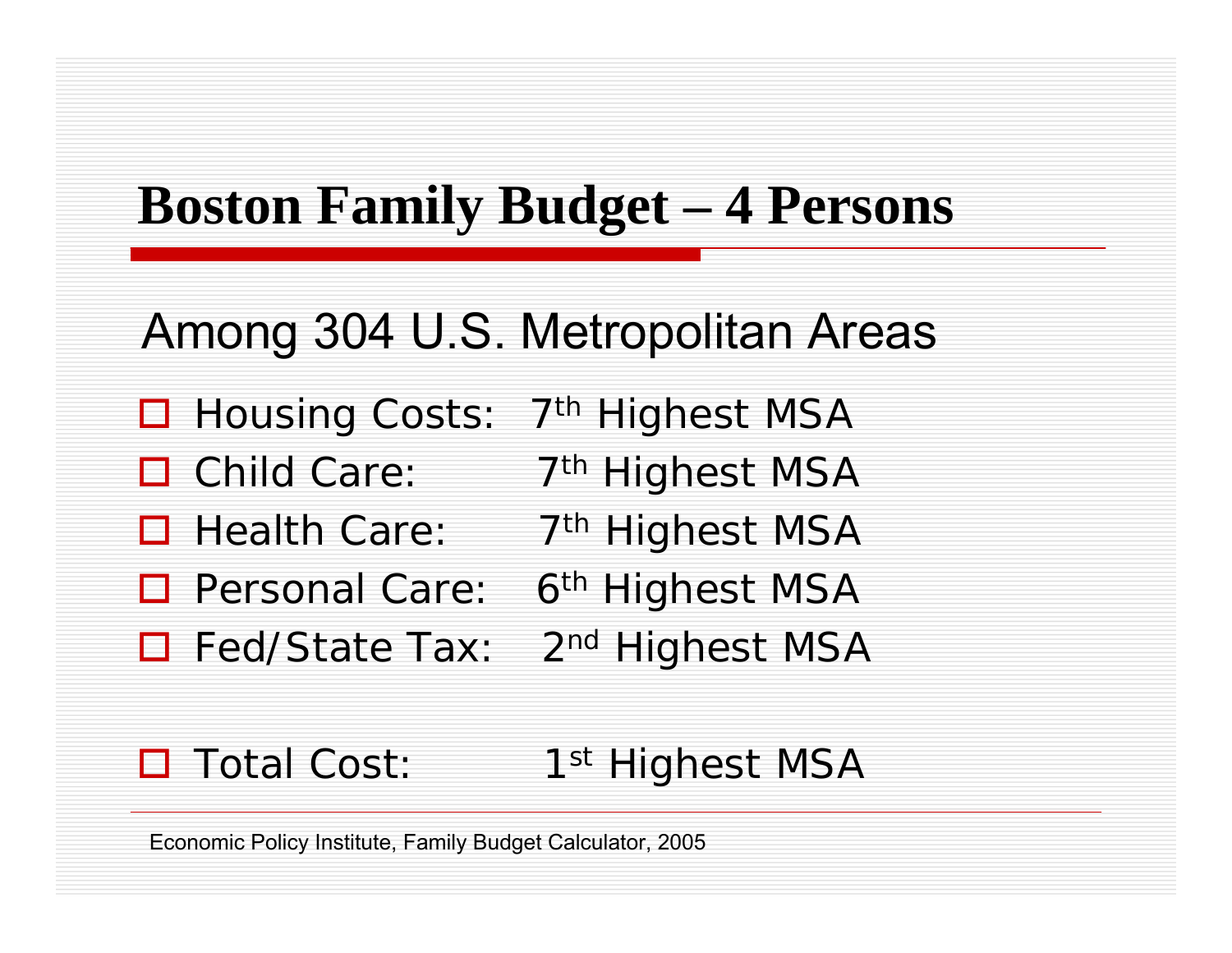## Top Decile: Metro Area Cost of Living

| <b>Boston</b>              | \$64,656     | Monmouth-Ocean, NJ             | \$50,736 |
|----------------------------|--------------|--------------------------------|----------|
| Washington (D.C. portion)  | \$61,440     | San Diego, CA                  | \$50,088 |
| Nassau-Suffolk, NY         | \$60,780     |                                |          |
| Stamford-Norwalk, CN       | \$60,720     | Newark, NJ                     | \$49,992 |
| Lawrence (Mass. portion)   | \$59,280     | New Haven-Meriden, CN          | \$49,848 |
| New York, NY               | 58,656<br>\$ | Honolulu, HI                   | \$49,824 |
| Barnstable-Yarmouth, MA    | \$58,236     | Philadelphia (Pa. portion)     | \$49,716 |
| San Francisco, CA          | \$57,624     | Boulder-Longmont, CO           | \$49,596 |
| Worcester (Mass. portion)  | \$55,704     |                                |          |
| Springfield, MA            | \$55,320     | Bridgeport, CN                 | \$49,272 |
| Minneapolis-St. Paul, MN   | \$54,948     | Manchester, NH                 | \$49,152 |
| Nashua, NH                 | \$54,852     | Santa Rosa, CA                 | \$48,924 |
| Santa Cruz-Watsonville, CA | 53,808<br>\$ | Albany-Schenectady-Troy, NY \$ | 48,900   |
| Oakland, CA                | \$53,412     | Hartford, CN                   | \$48,684 |
| San Jose, CA               | \$52,800     |                                |          |
| Pittsfield, MA             | \$52,632     | Trenton, NJ                    | \$48,576 |
| Rochester, MN              | \$51,288     | Rochester, NY                  | \$48,540 |

#### **Universe: 304 U.S. Metro Areas**

Economic Policy Institute: Family Budget Calculator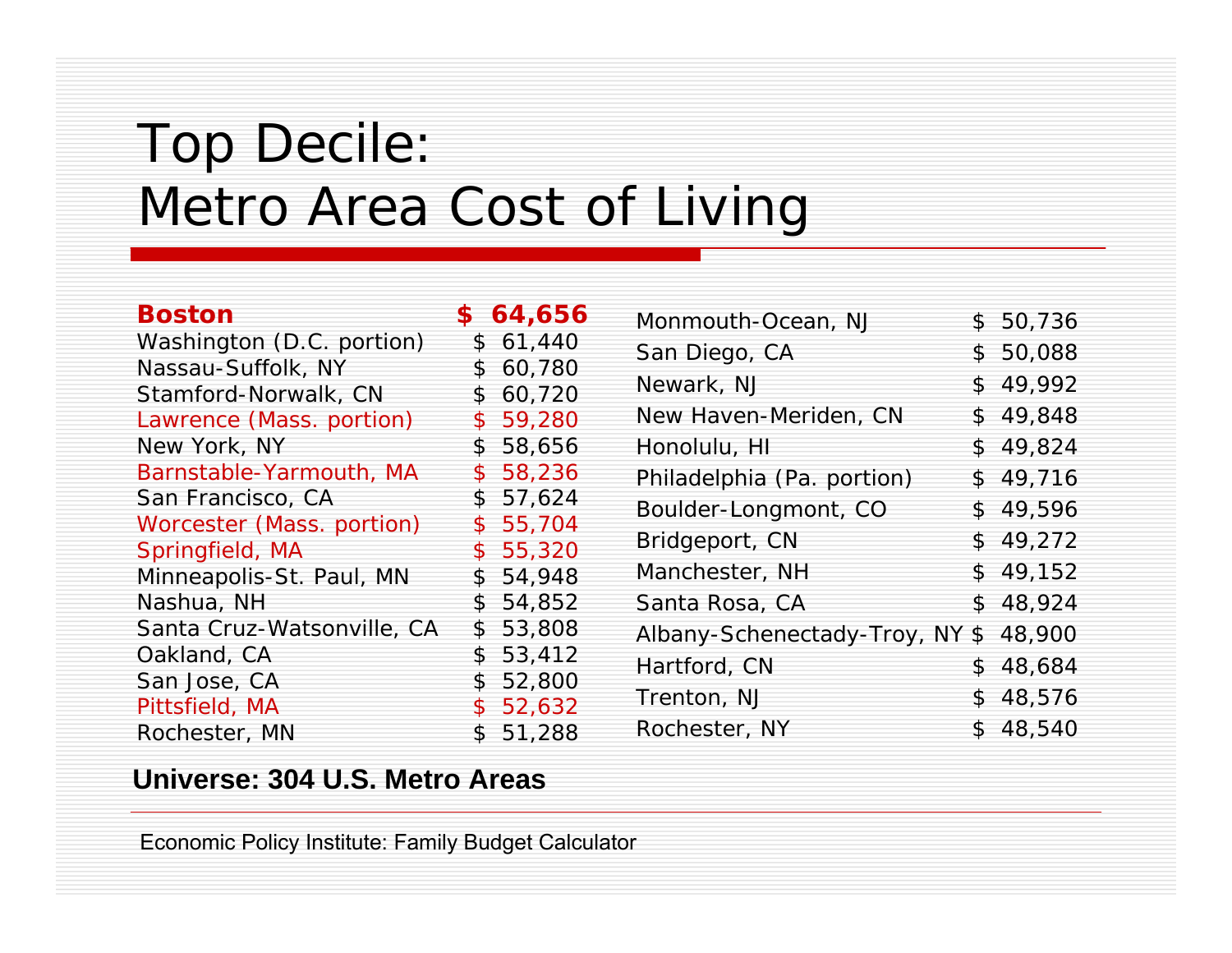# **A Tale of Two Cities**

### **Boston**

|                      | <b>Monthly Housing</b>        |                | \$1,266 |
|----------------------|-------------------------------|----------------|---------|
| <b>Monthly Food</b>  |                               |                | \$587   |
|                      | <b>Monthly Child Care</b>     |                | \$1,298 |
|                      | <b>Monthly Transportation</b> |                | \$321   |
|                      | <b>Monthly Health Care</b>    |                | \$592   |
|                      | Monthly Other Necessity \$    |                | 500     |
| <b>Monthly Taxes</b> |                               | $\mathfrak{L}$ | 824     |
| <b>Monthly Total</b> |                               |                | \$5,388 |

Annual Total

\$64,656

### **Raleigh-Durham-Chapel Hill**

| <b>Monthly Housing</b>         |               | 779     |
|--------------------------------|---------------|---------|
| <b>Monthly Food</b>            | \$            | 587     |
| <b>Monthly Child Care</b>      | $\mathcal{L}$ | 866     |
| <b>Monthly Transportation</b>  | $\mathcal{C}$ | 358     |
| <b>Monthly Health Care</b>     | $\mathcal{L}$ | 368     |
| <b>Monthly Other Necessity</b> | $\mathcal{S}$ | 369     |
| <b>Monthly Taxes</b>           |               | 350     |
| <b>Monthly Total</b>           |               | \$3,677 |
|                                |               |         |

Annual Total

\$44,124

Source: Economic Policy Institute, "Family Budget Calculator, 2005"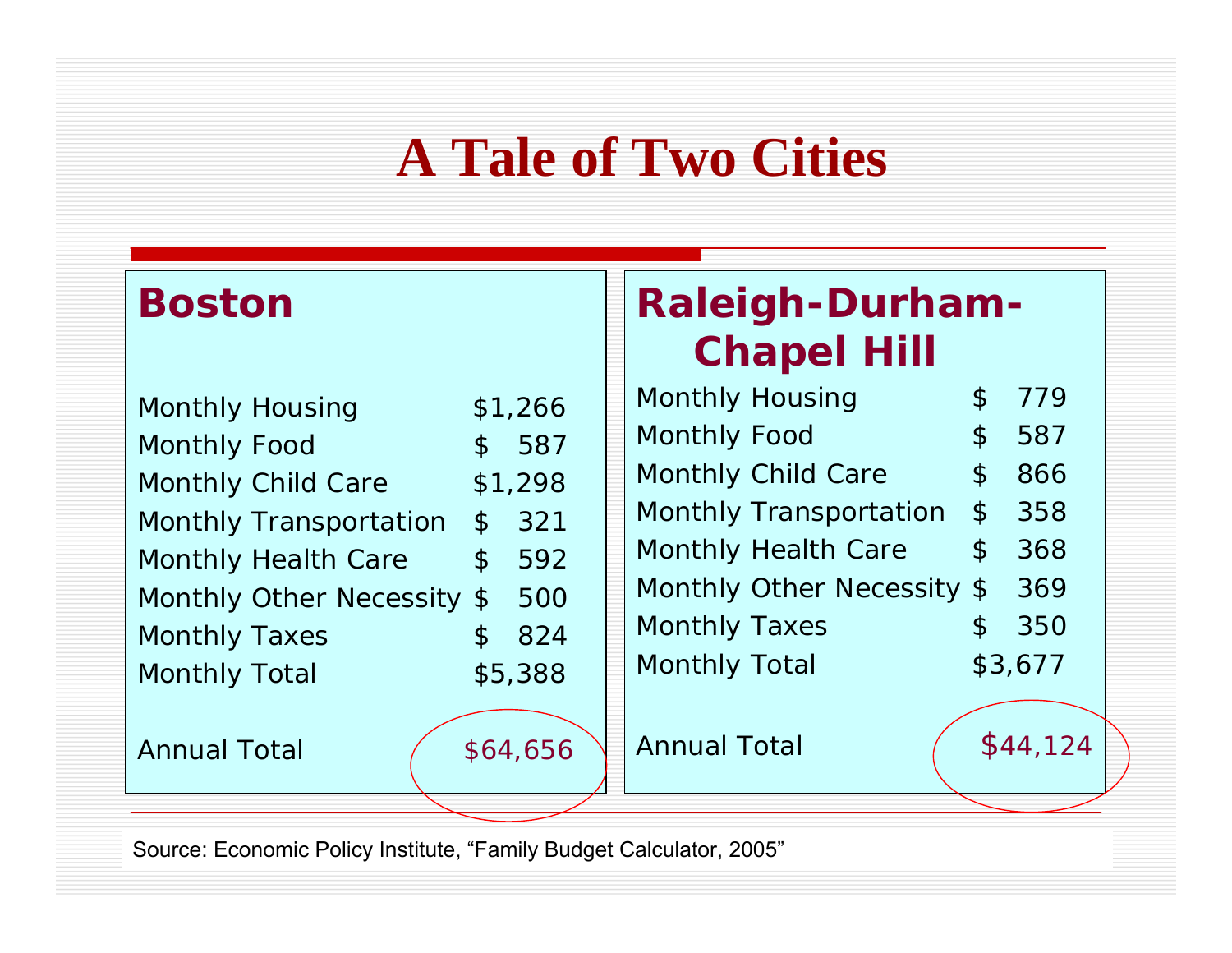### **Regional Average Monthly Housing Costs (2004)**



Source: Economic Policy Institute, "Family Budget Calculator, 2005"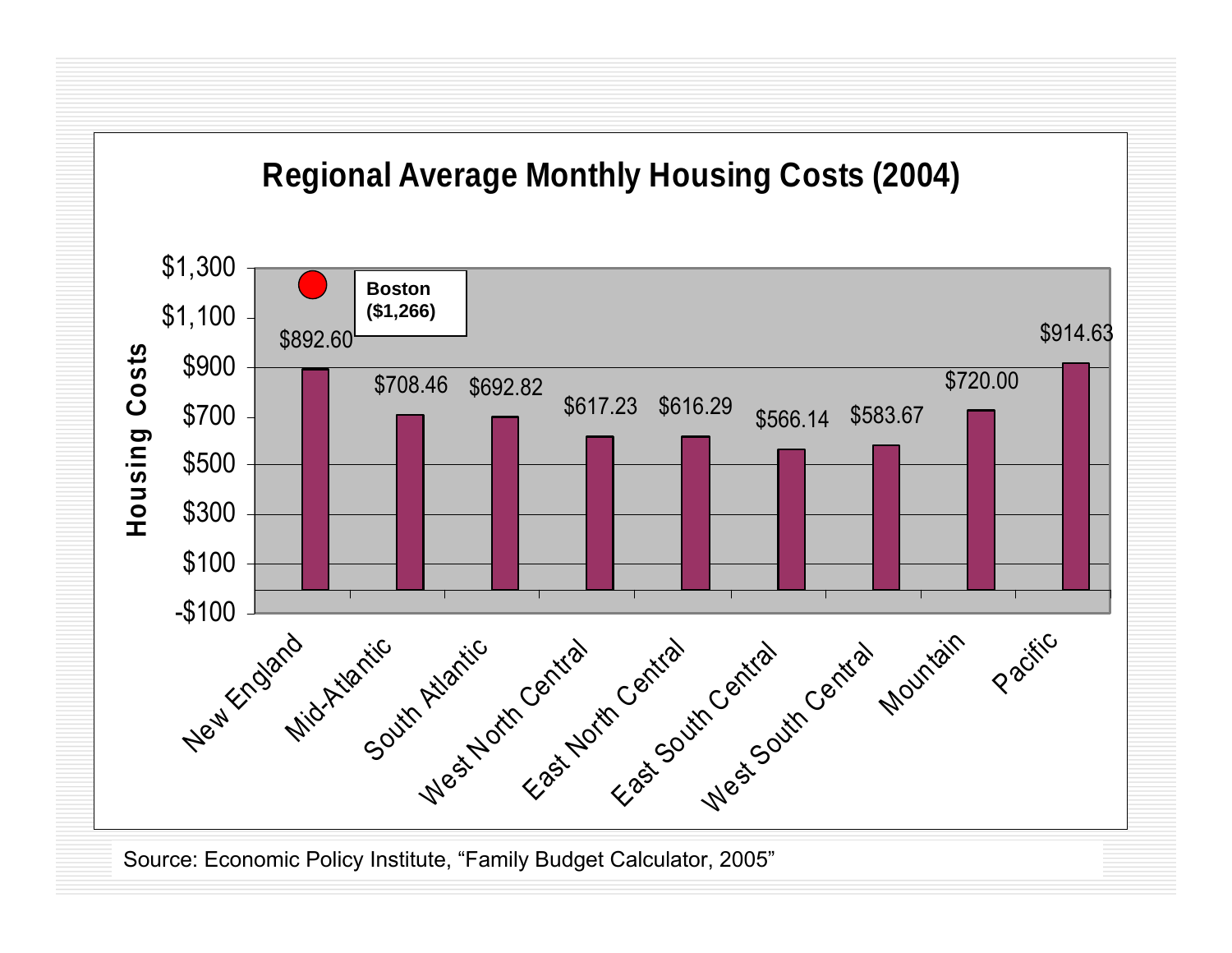### **Employment Growth (%) (2000-2004)**



Economic Policy Institute, "Family Budget Calculator, 2005"; U.S. Bureau of Labor Statistics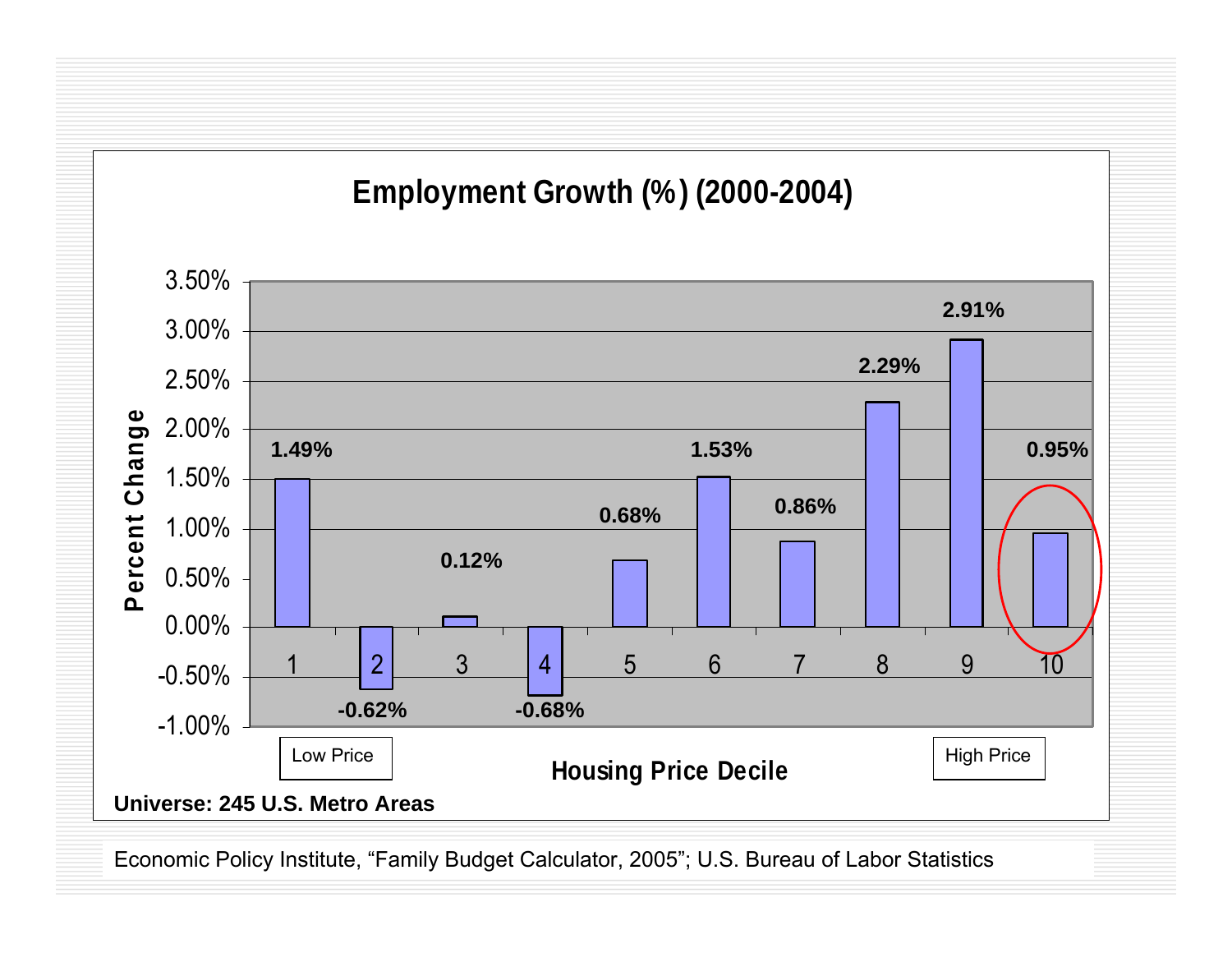

Economic Policy Institute, "Family Budget Calculator, 2005"; U.S. Bureau of Labor Statistics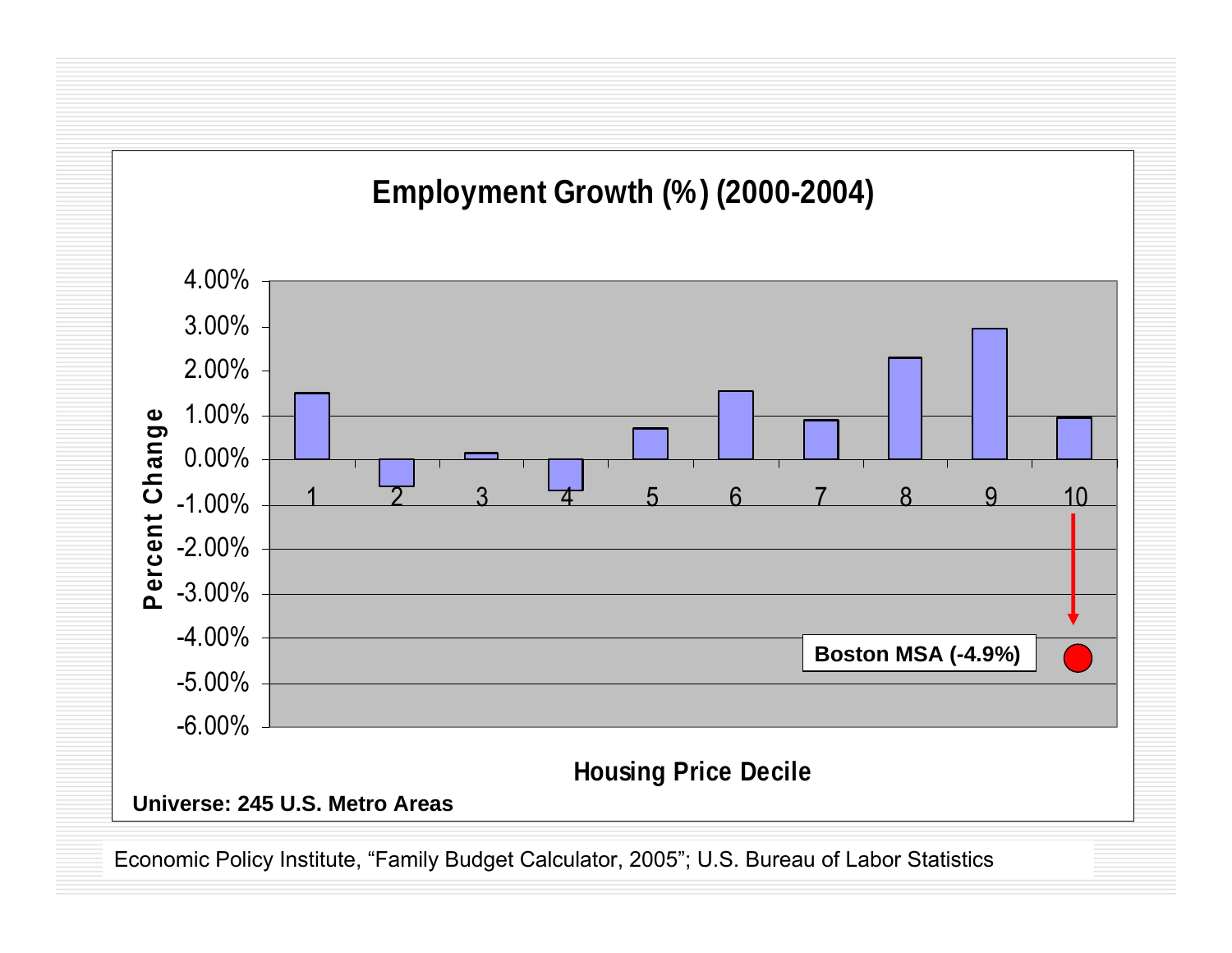#### **Employment Change (%) (2000-2004)**



#### **Monthly Housing Cost**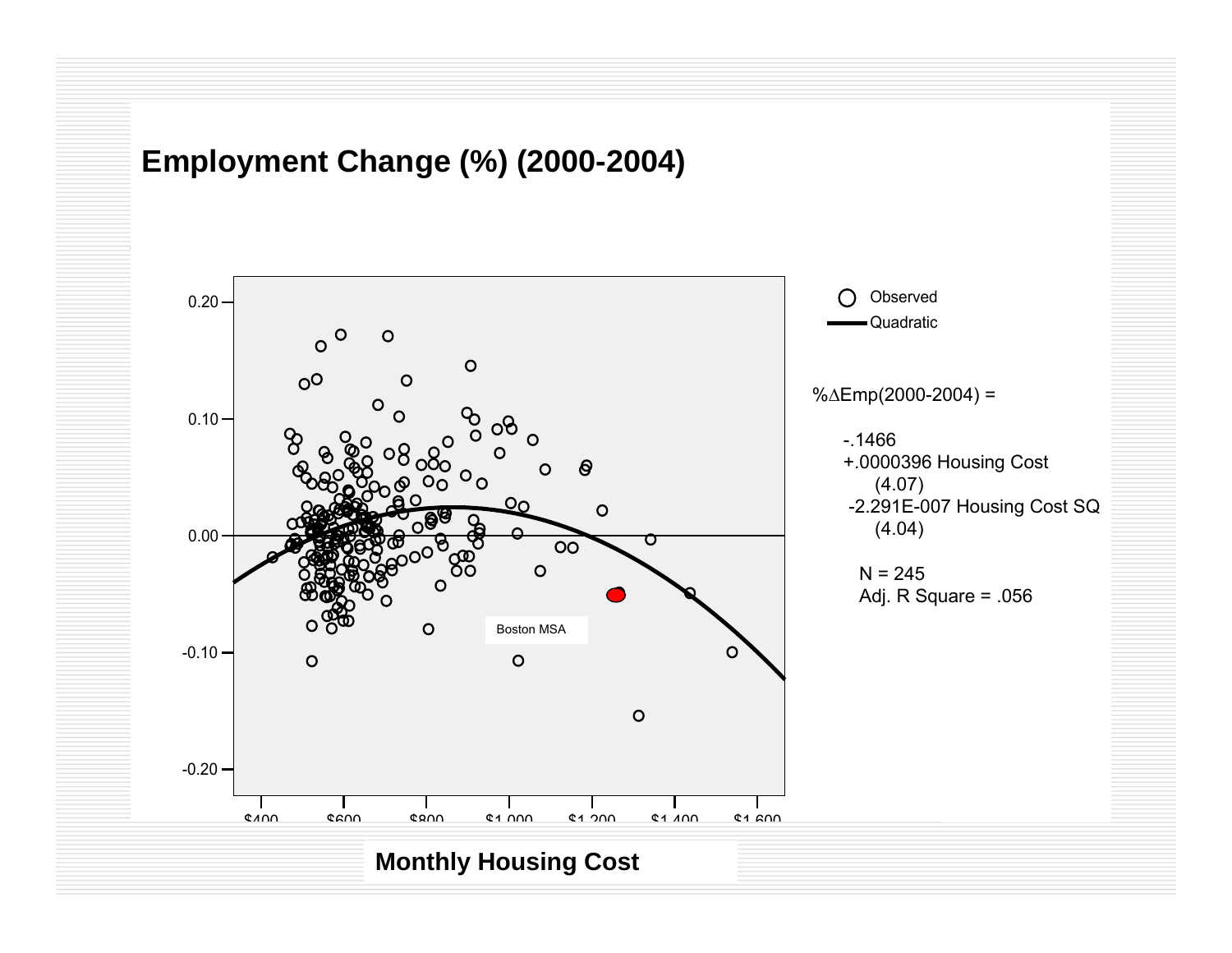

Economic Policy Institute, "Family Budget Calculator, 2005"; U.S. Bureau of Labor Statistics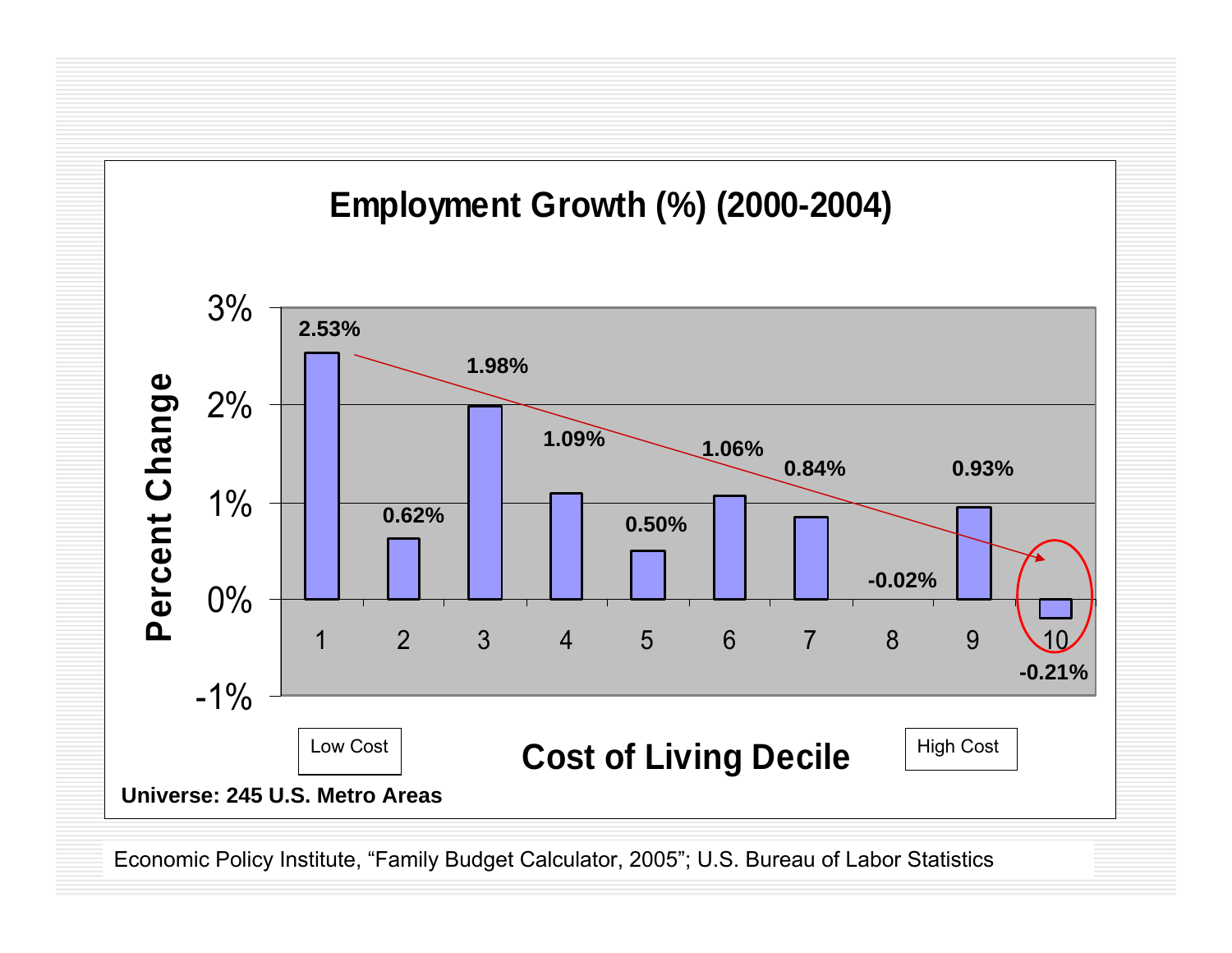

Economic Policy Institute, "Family Budget Calculator, 2005"; U.S. Bureau of the Census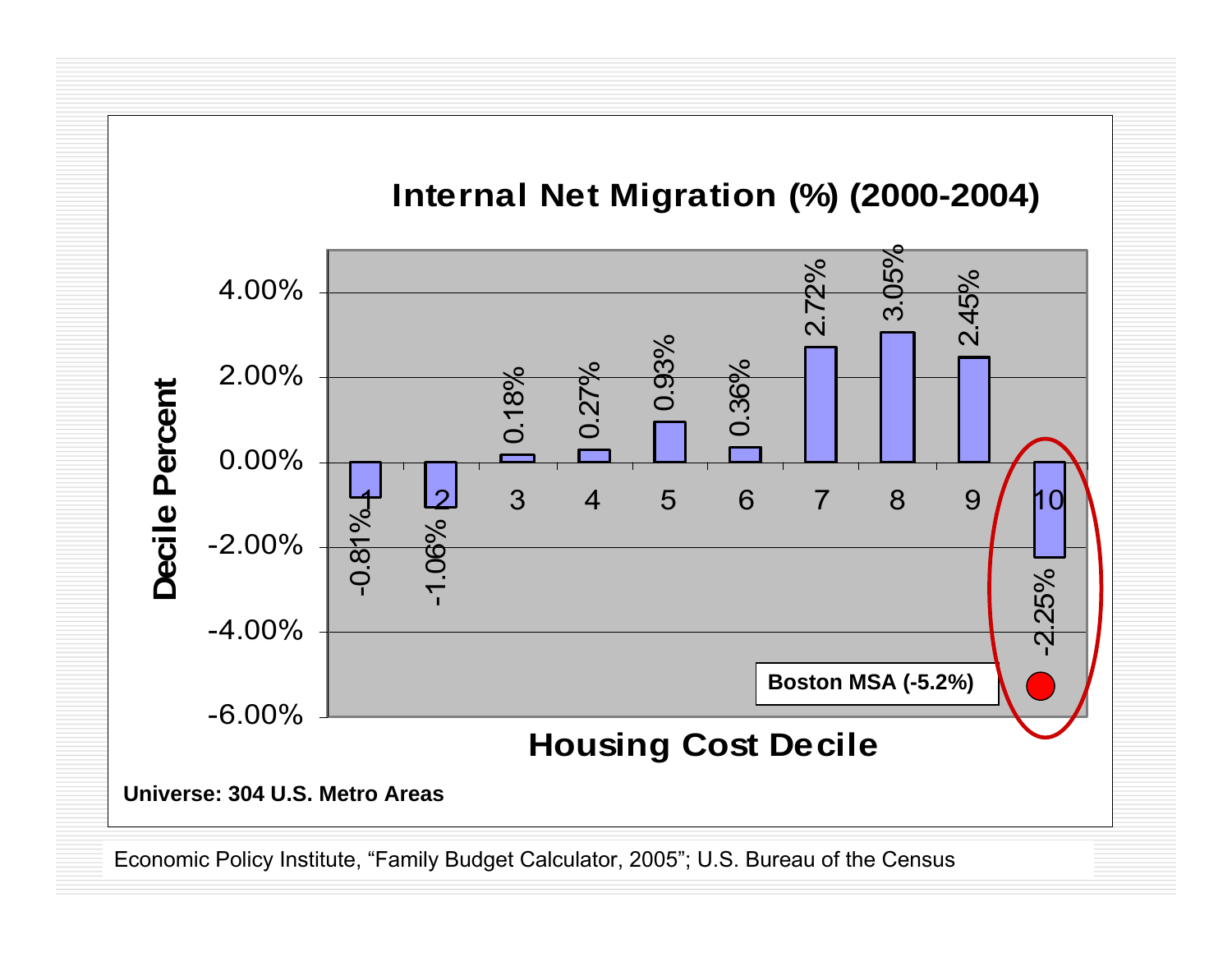### **Internal Migration (% Change)**

**Internal Migration (% Change)**

![](_page_24_Figure_2.jpeg)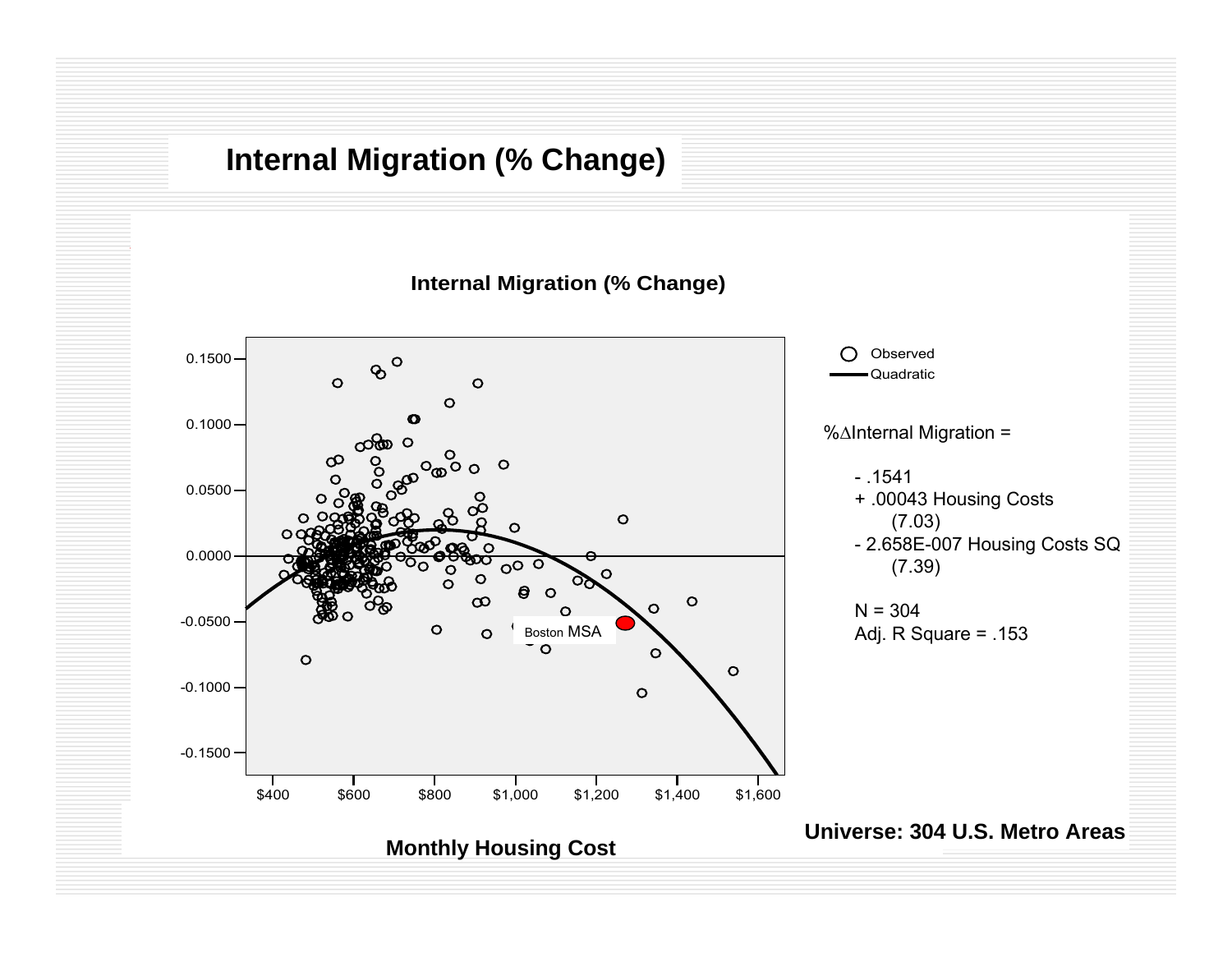### **Internal Migration (% Change)**

**Internal Migration (% Change)**

![](_page_25_Figure_2.jpeg)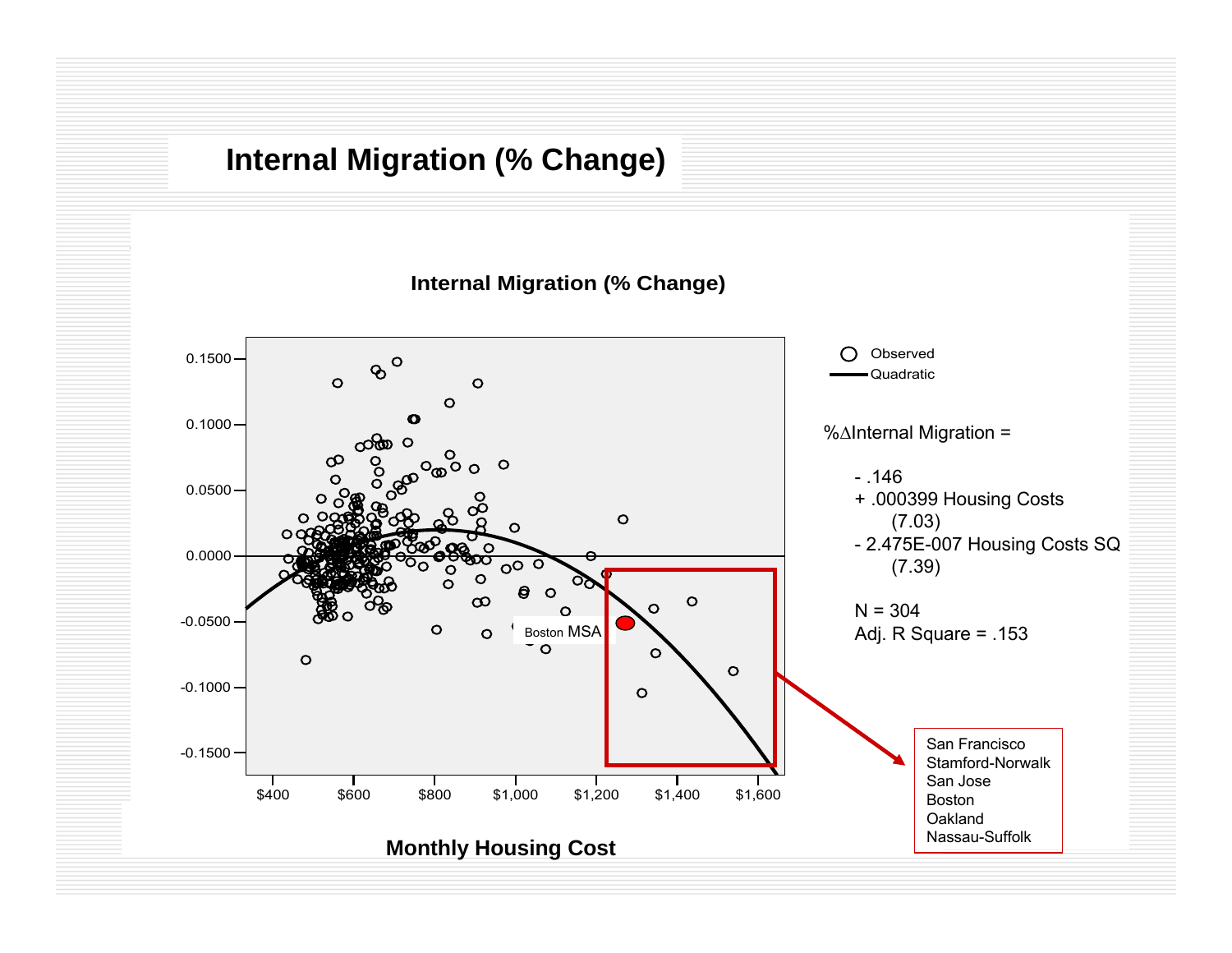#### **Simulation ResultsThe Impact of Employment Growth and Housing Prices on Net Internal Migration (Northeastern States)**

|                     | <b>Monthly Housing Cost</b> |           |  |  |
|---------------------|-----------------------------|-----------|--|--|
| % Employment Growth | \$600                       | \$1,266   |  |  |
| $+5.0\%$            | $+2.27\%$                   | $-0.77\%$ |  |  |
| $+2.5\%$            | $+1.30\%$                   | $-1.74\%$ |  |  |
| $-4.85\%$           | $-1.54\%$                   | $-4.58%$  |  |  |

Simulation based onNortheast Regression

The -4.85% employment loss and the \$1,266 monthly housing price refer to the values for Greater Boston, the former from the U.S. Bureau of Labor Statistics, the latter from the EPI Family Budget Calculator (4-Person Family with 2 Children)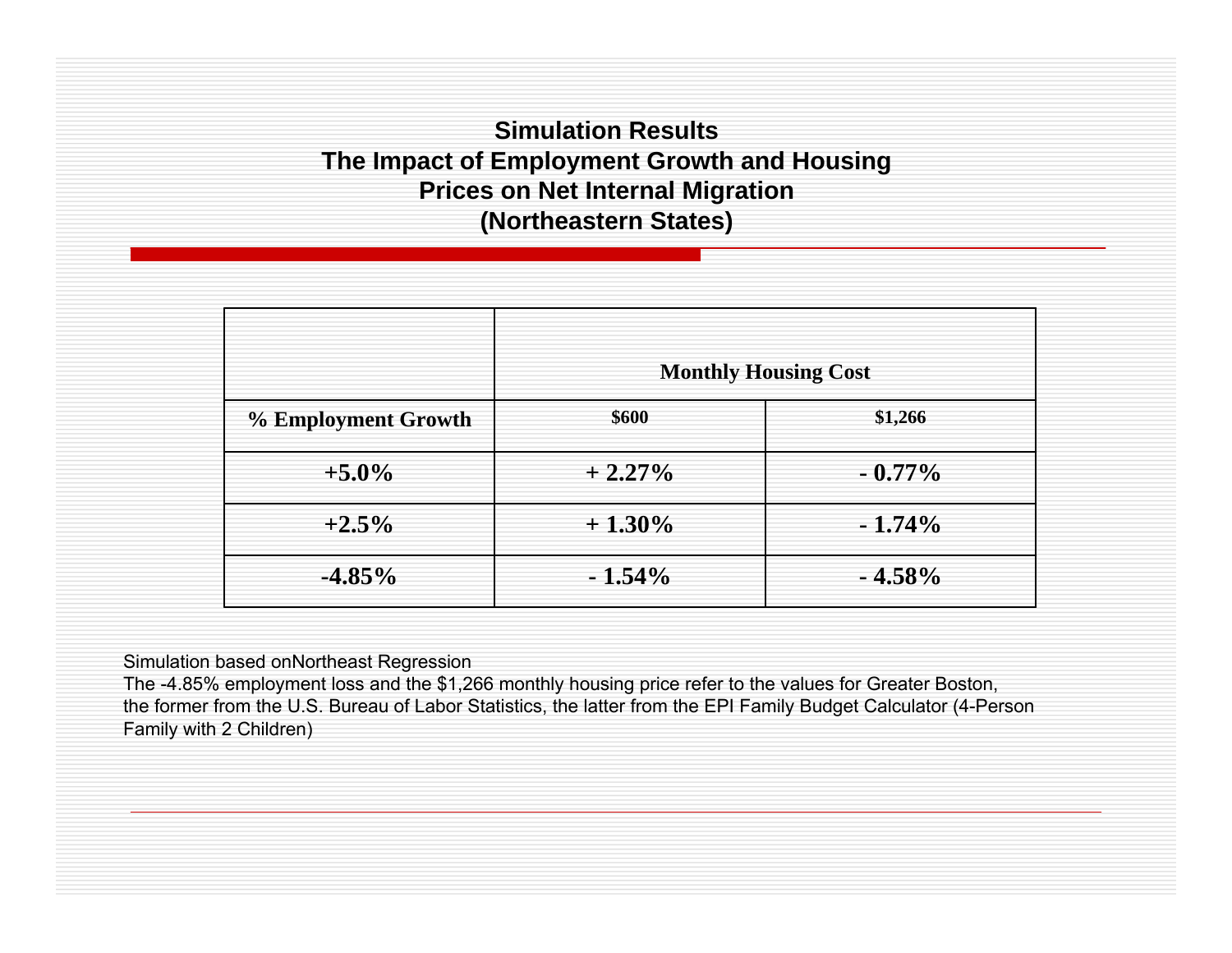### **Internal Net Migration (2000-2004)**

![](_page_27_Figure_1.jpeg)

Economic Policy Institute, "Family Budget Calculator, 2005"; U.S. Bureau of the Census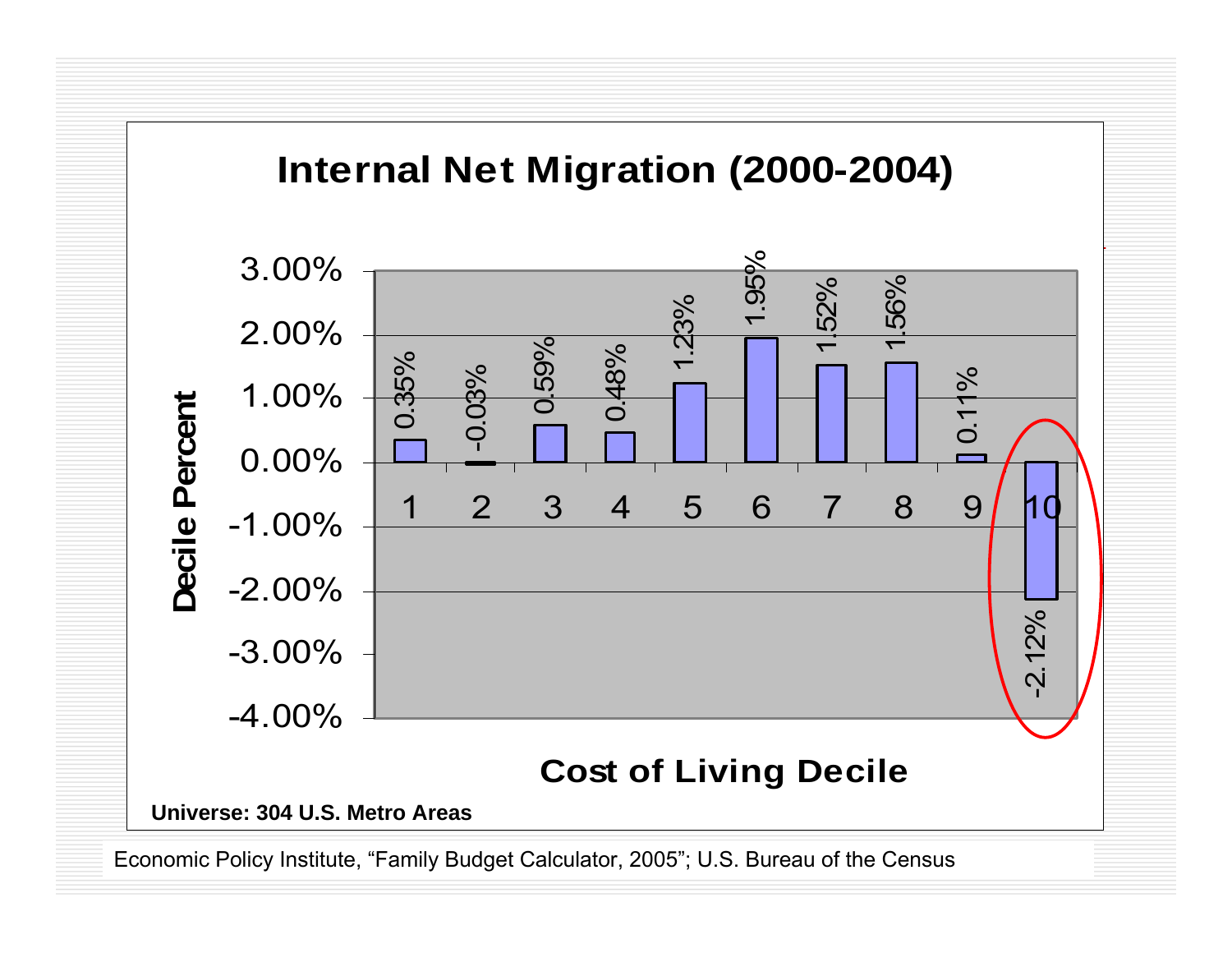# **And, finally, what is the relationship between housing prices and housing supply?**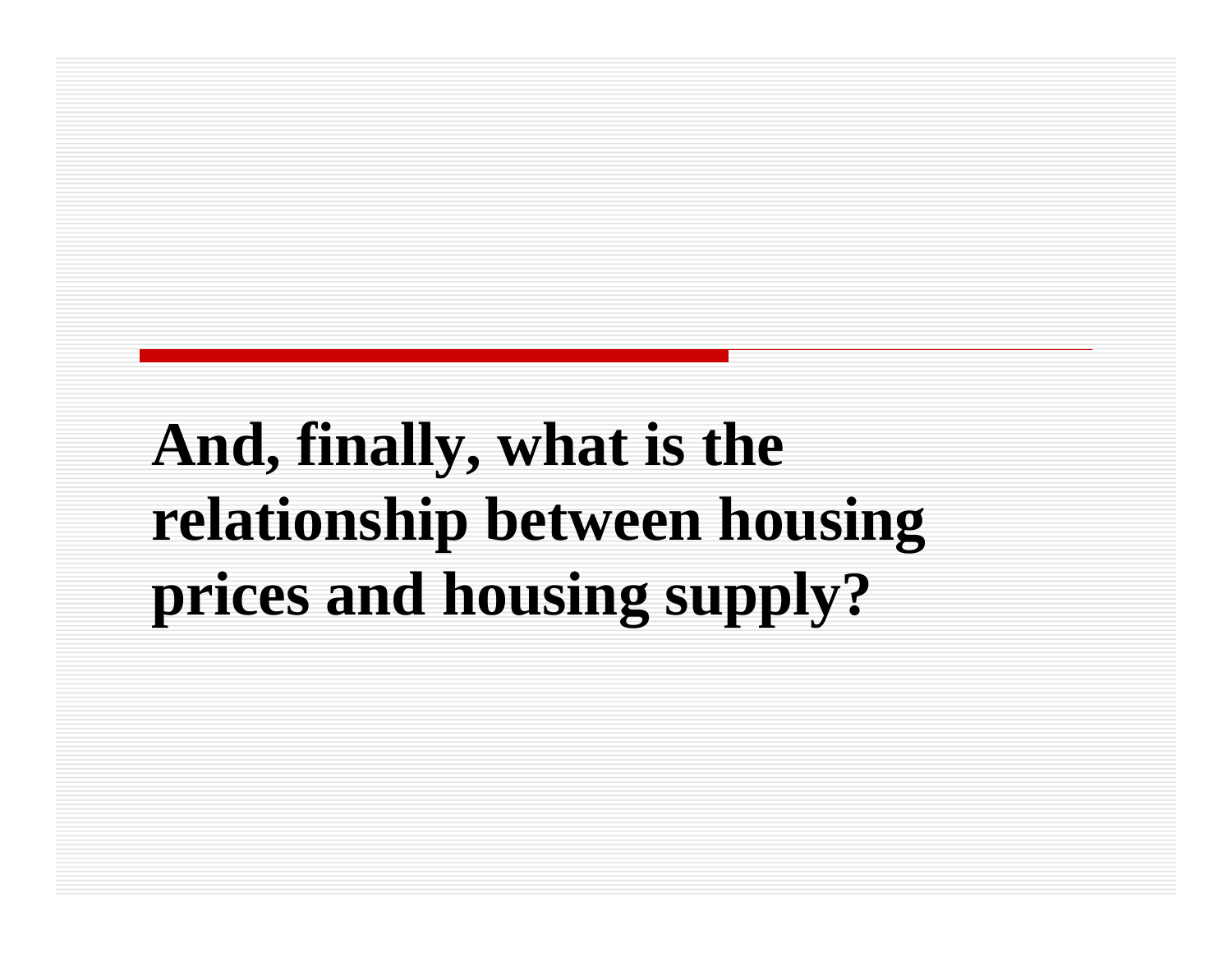#### Housing Price Appreciation vs. Vacancy Rates

![](_page_29_Figure_1.jpeg)

Office of Federal Housing Enterprise Oversight; U.S. Census Bureau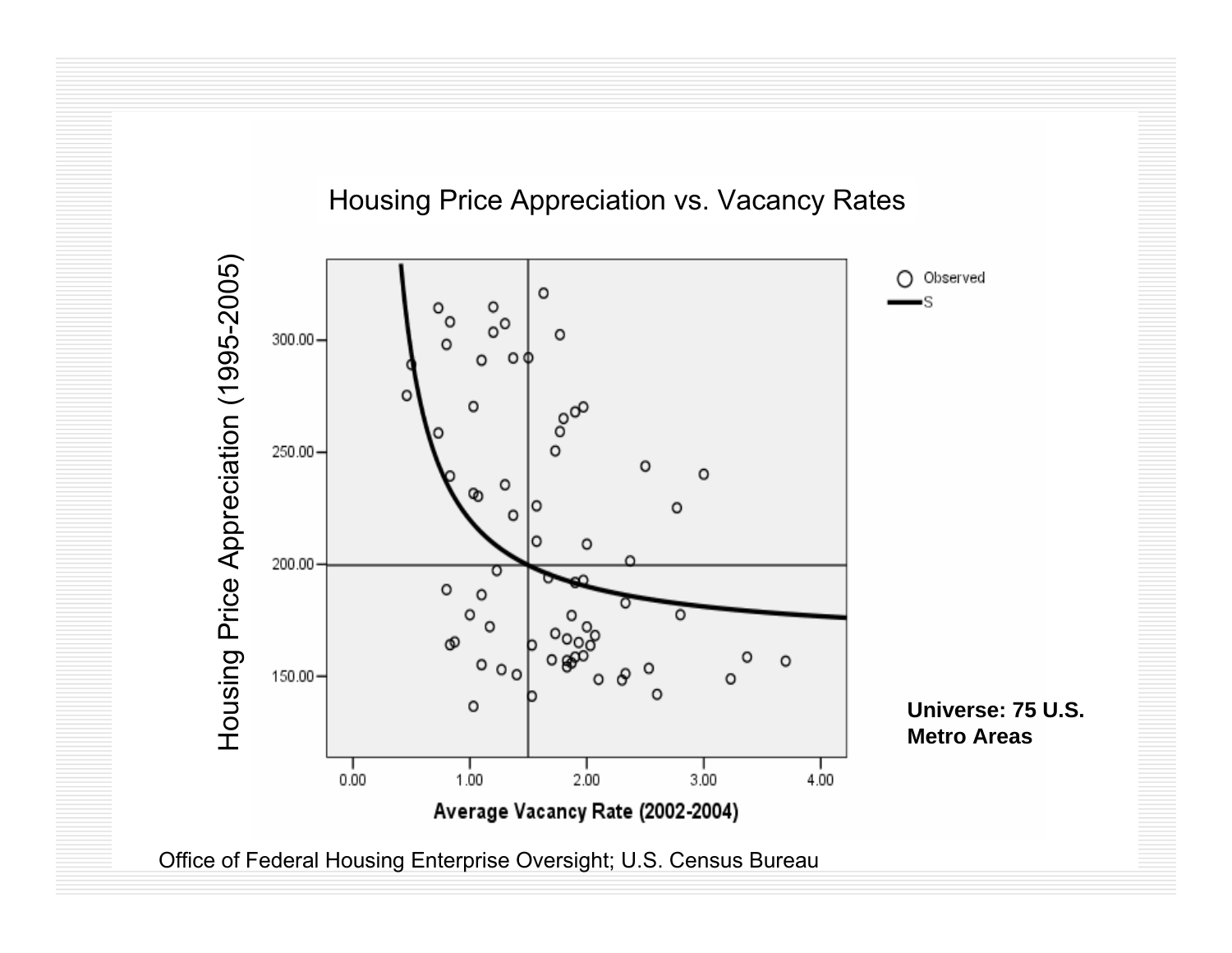![](_page_30_Figure_1.jpeg)

Office of Federal Housing Enterprise Oversight; U.S. Census Bureau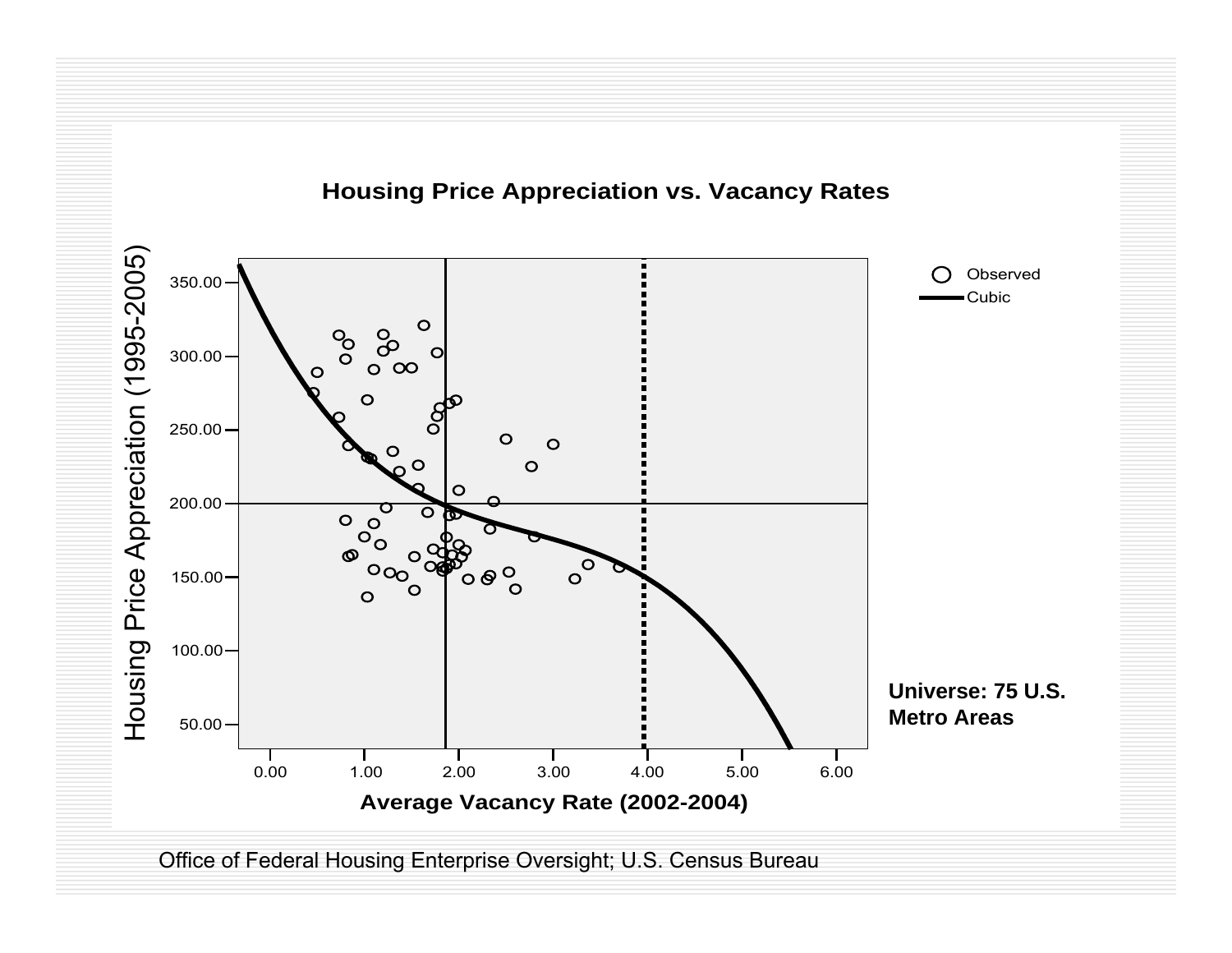### Housing Price Decline – Metro Areas

**Peak Qtr. HPI Index Trough Qtr. HPI Index % C H G Recovery**

| Gary, IN               | 1981:1   | 63.42  | 1984.III | 56.68 | $-10.6%$ | 7 years  |
|------------------------|----------|--------|----------|-------|----------|----------|
| <b>BOSTON, MA</b>      | 1988:IV  | 112.95 | 1992:11  | 99.2  | $-12.2%$ | 9 years  |
| Duluth, MN             | 1988:11  | 114.18 | 1991:III | 99.27 | $-13.1%$ | 11 years |
| <b>WORCESTER, MA</b>   | 1989:IV  | 117.26 | 1995:1   | 100   | $-14.7%$ | 9 years  |
| <b>SPRINGFIELD, MA</b> | 1989:iv  | 117.43 | 1995:i   | 100   | $-14.8%$ | 11 years |
| Honolulu, HI           | 1993:11  | 101.55 | 1999:11  | 84.69 | $-16.6%$ | 9 years  |
| Detroit, MI            | 1981:IV  | 61.29  | 1982:IV  | 49.69 | $-18.9%$ | 5 years  |
| <b>Hartford, CN</b>    | 1988:III | 126.4  | 1995:1   | 100   | $-20.9%$ | 13 years |
| Los Angeles, CA        | 1990:11  | 127.16 | 1996:11  | 99.7  | $-21.6%$ | 12 years |
| Lafayette, LA          | 1982:iii | 115.27 | 1988:IV  | 65.53 | $-43.2%$ | 15 years |
|                        |          |        |          |       |          |          |

U.S. Office of Federal Housing Enterprise Oversight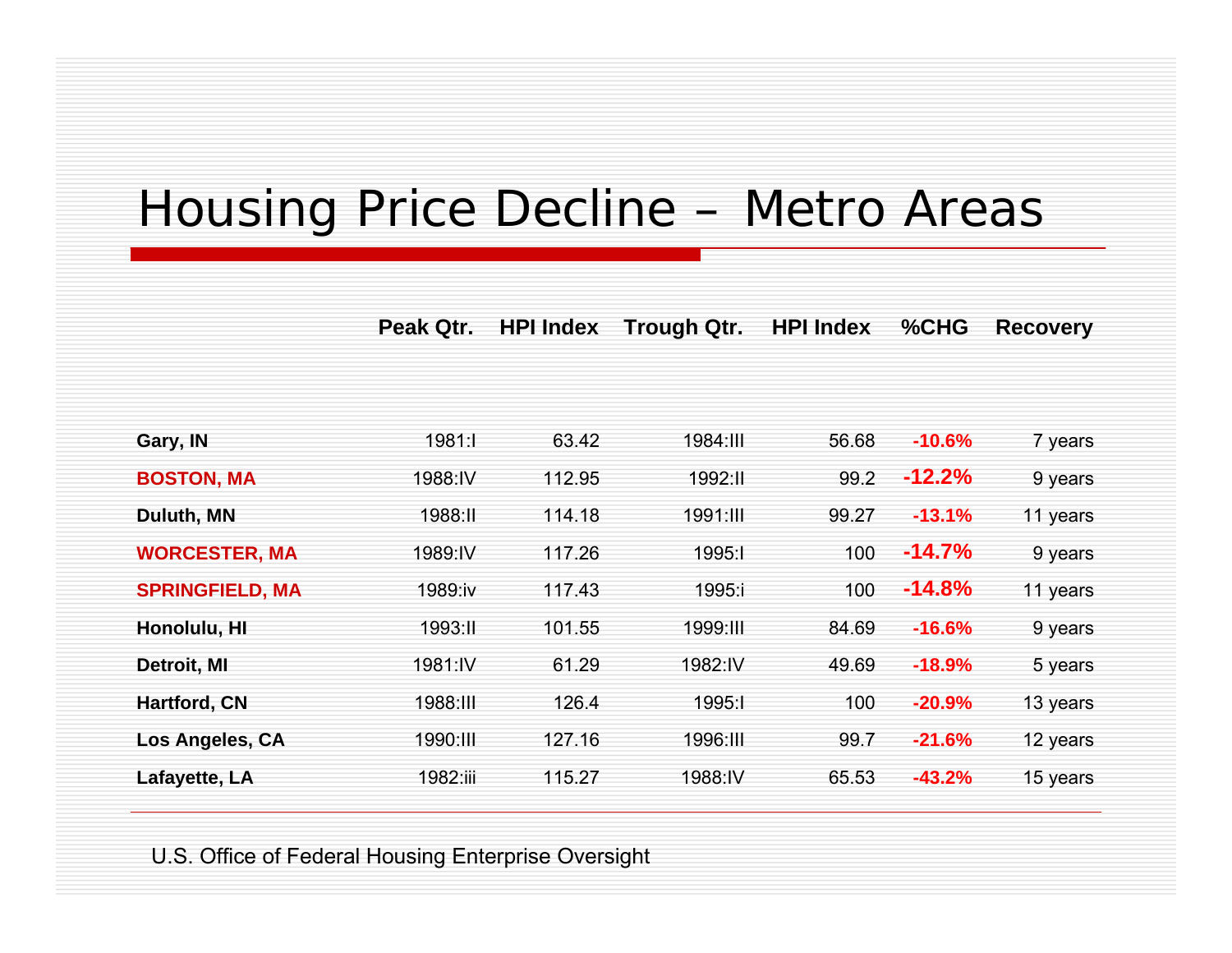![](_page_32_Figure_0.jpeg)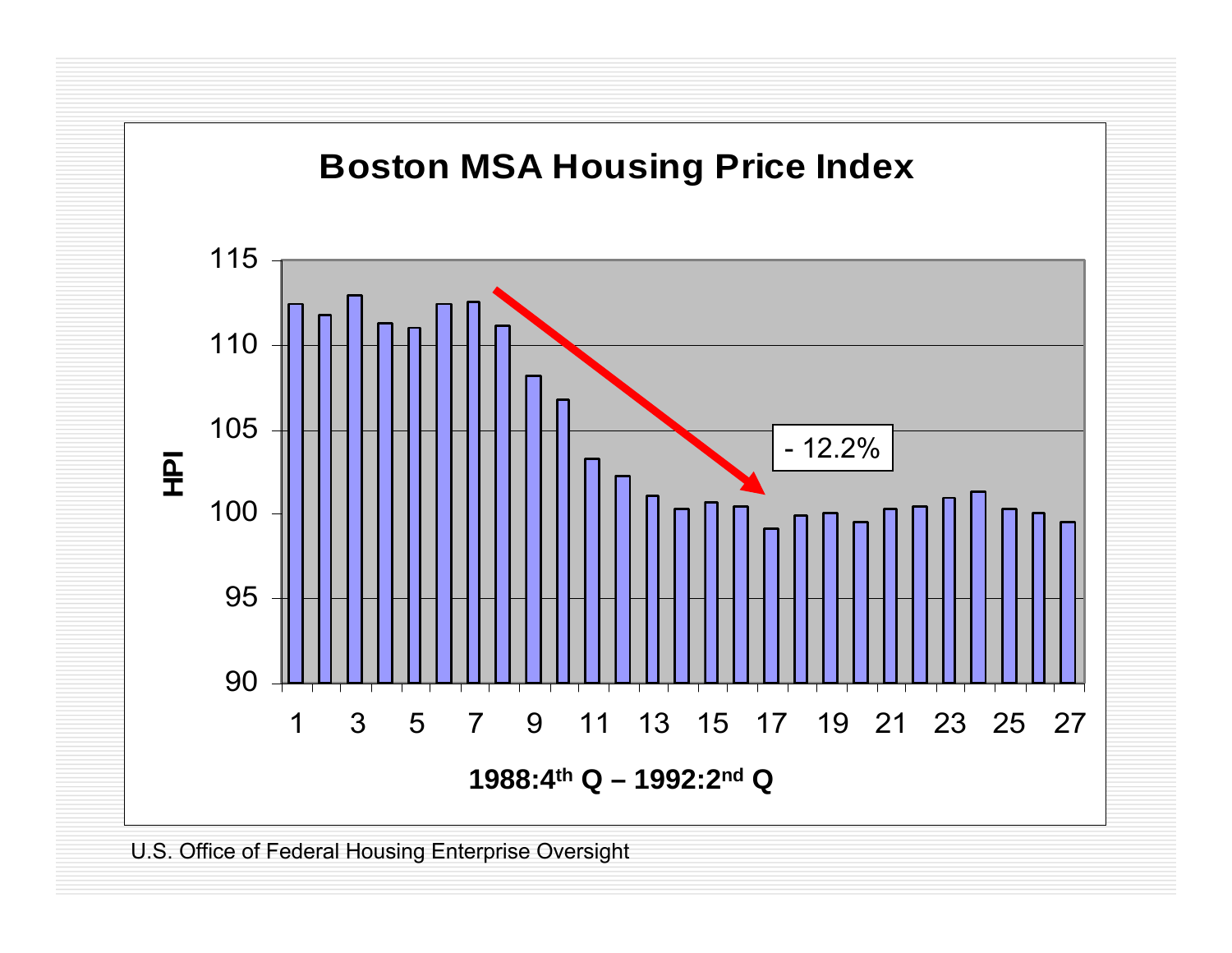## Conclusions

- $\Box$  The **high price of housing** is indeed a significant factor in the decline in employment and population in Massachusetts
- □ The **high cost of living** beyond housing including health care, day care, and taxes – contributes to the decline in employment and population
- □ An increase in housing supply could **"inoculate"** Massachusetts homeowners against the possibility of a long-term precipitous decline in housing values